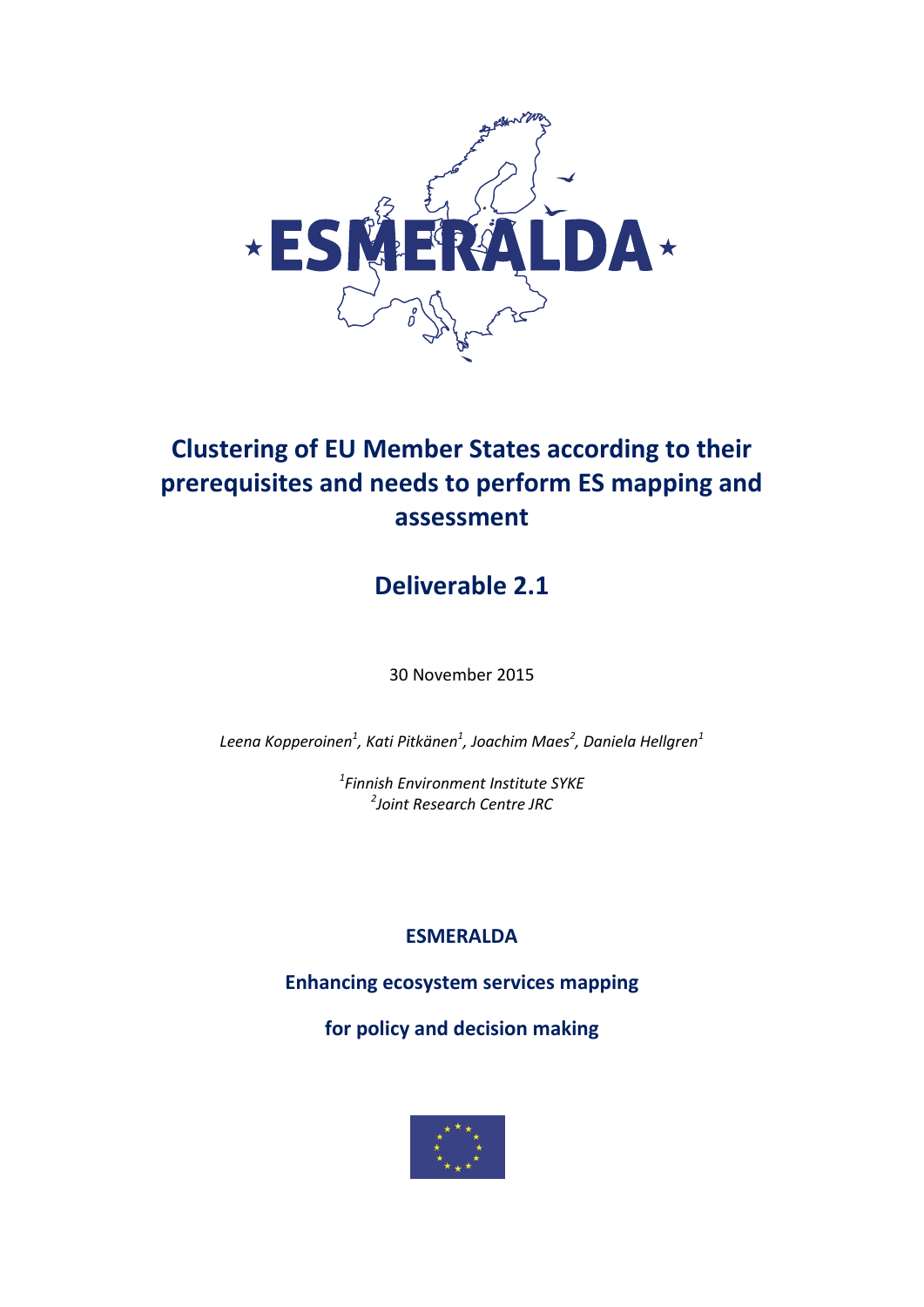## **Prepared under contract from the European Commission**

Grant agreement No. 642007 EU Horizon 2020 Coordination and support action

| Project acronym:           | <b>ESMERALDA</b>                                                                                                                                                                                                                                                          |
|----------------------------|---------------------------------------------------------------------------------------------------------------------------------------------------------------------------------------------------------------------------------------------------------------------------|
| Project full title:        | Enhancing ecosystem services mapping for policy and decision                                                                                                                                                                                                              |
|                            | making                                                                                                                                                                                                                                                                    |
| Start of the project:      | February 2015                                                                                                                                                                                                                                                             |
| Duration:                  | 42 months                                                                                                                                                                                                                                                                 |
| Project coordinator:       | Dr. Benjamin Burkhard, Christian Albrechts University Kiel                                                                                                                                                                                                                |
| Project website            | www.esmeralda-project.eu                                                                                                                                                                                                                                                  |
| Deliverable title:         | Clustering of EU Member States according to their prerequisites<br>and needs to perform ES mapping and assessment                                                                                                                                                         |
| Deliverable n°:            | 2.1                                                                                                                                                                                                                                                                       |
| Nature of the deliverable: | Report                                                                                                                                                                                                                                                                    |
| Dissemination level:       | Public                                                                                                                                                                                                                                                                    |
| WP responsible:            | WP <sub>2</sub>                                                                                                                                                                                                                                                           |
| Lead beneficiary:          | Finnish Environment Institute SYKE                                                                                                                                                                                                                                        |
| Citation:                  | Kopperoinen, L., Pitkänen, K., Maes, J., Hellgren, D. (2015).<br>Clustering of EU Member States according to their prerequisites<br>and needs to perform ES mapping and assessment. Deliverable<br>2.1. EU Horizon 2020 ESMERALDA Project, Grant agreement No.<br>642007. |
| Due date of deliverable:   | Month n° 10                                                                                                                                                                                                                                                               |

\_\_\_\_\_\_\_\_\_\_\_\_\_\_\_\_\_\_\_\_\_\_\_\_\_\_\_\_\_\_\_\_\_\_\_\_\_\_\_\_\_\_\_\_\_\_\_\_\_\_\_\_\_\_\_\_\_\_\_\_\_\_\_\_\_\_\_\_\_\_\_\_\_\_\_\_\_\_\_\_\_\_

| DUC UALC OF UCHVETABLE. | IVIUILIIII LU |
|-------------------------|---------------|
| Actual submission date: | Month n° 10   |

#### Deliverable status:

| Version | <b>Status</b> | Date             | Author(s)                                                                                                                  |
|---------|---------------|------------------|----------------------------------------------------------------------------------------------------------------------------|
| 1.0     | <b>Draft</b>  | 23 November 2015 | Leena Kopperoinen, Kati Pitkänen, Daniela Hellgren                                                                         |
|         |               |                  | Finnish Environment Institute SYKE                                                                                         |
| 2.0     | <b>Draft</b>  | 26 November 2015 | Leena Kopperoinen <sup>1</sup> , Kati Pitkänen <sup>1</sup> , Joachim Maes <sup>2</sup> ,<br>Daniela Hellgren <sup>1</sup> |
|         |               |                  | <sup>1</sup> Finnish Environment Institute SYKE; <sup>2</sup> Joint Research Centre<br><b>JRC</b>                          |
| 3.0     | Final         | 30 November 2015 | Leena Kopperoinen <sup>1</sup> , Kati Pitkänen <sup>1</sup> , Joachim Maes <sup>2</sup> ,<br>Daniela Hellgren <sup>1</sup> |
|         |               |                  | <sup>1</sup> Finnish Environment Institute SYKE; <sup>2</sup> Joint Research Centre<br>JRC.                                |

The content of this deliverable do not necessarily reflect the official opinions of the European Commission or other institutions of the European Union.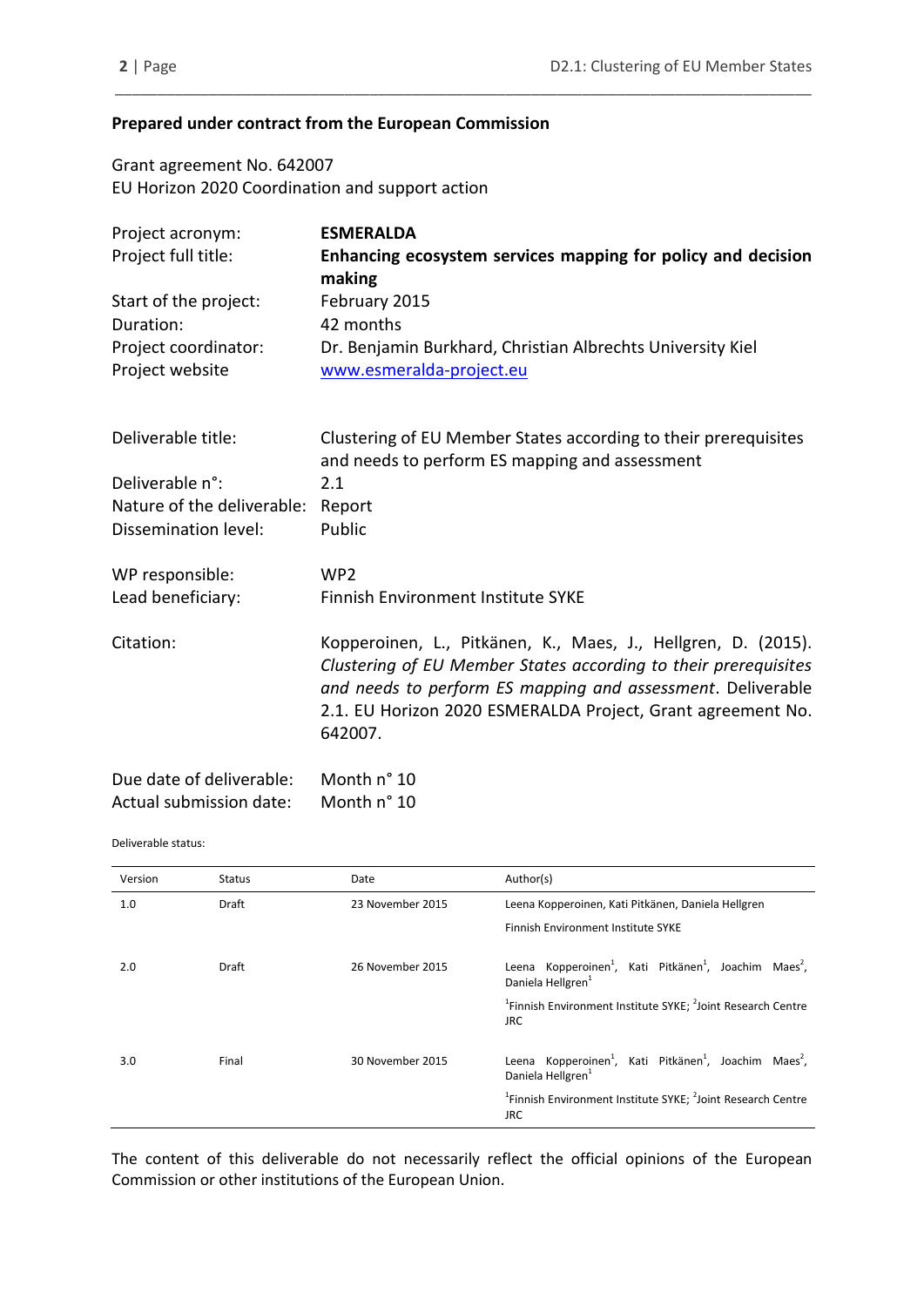# **Table of contents**

| 1.             |        |              |                                                                               |
|----------------|--------|--------------|-------------------------------------------------------------------------------|
| 2.             |        |              |                                                                               |
|                | 2.1.   |              |                                                                               |
|                | 2.1.1. | activities 6 | Identifying national stakeholders of ecosystem service mapping and assessment |
|                | 2.1.2. |              |                                                                               |
|                | 2.1.3. |              |                                                                               |
|                | 2.1.4. |              |                                                                               |
|                | 2.2.   |              |                                                                               |
| 3.             |        |              |                                                                               |
|                | 3.1.   |              |                                                                               |
|                | 3.2.   |              |                                                                               |
|                | 3.3.   |              |                                                                               |
| $\mathbf{4}$ . |        |              |                                                                               |
|                | 4.1.   |              |                                                                               |
|                | 4.2.   |              |                                                                               |
|                | 4.3.   |              |                                                                               |
| 5.             |        |              |                                                                               |
| 6.             |        |              |                                                                               |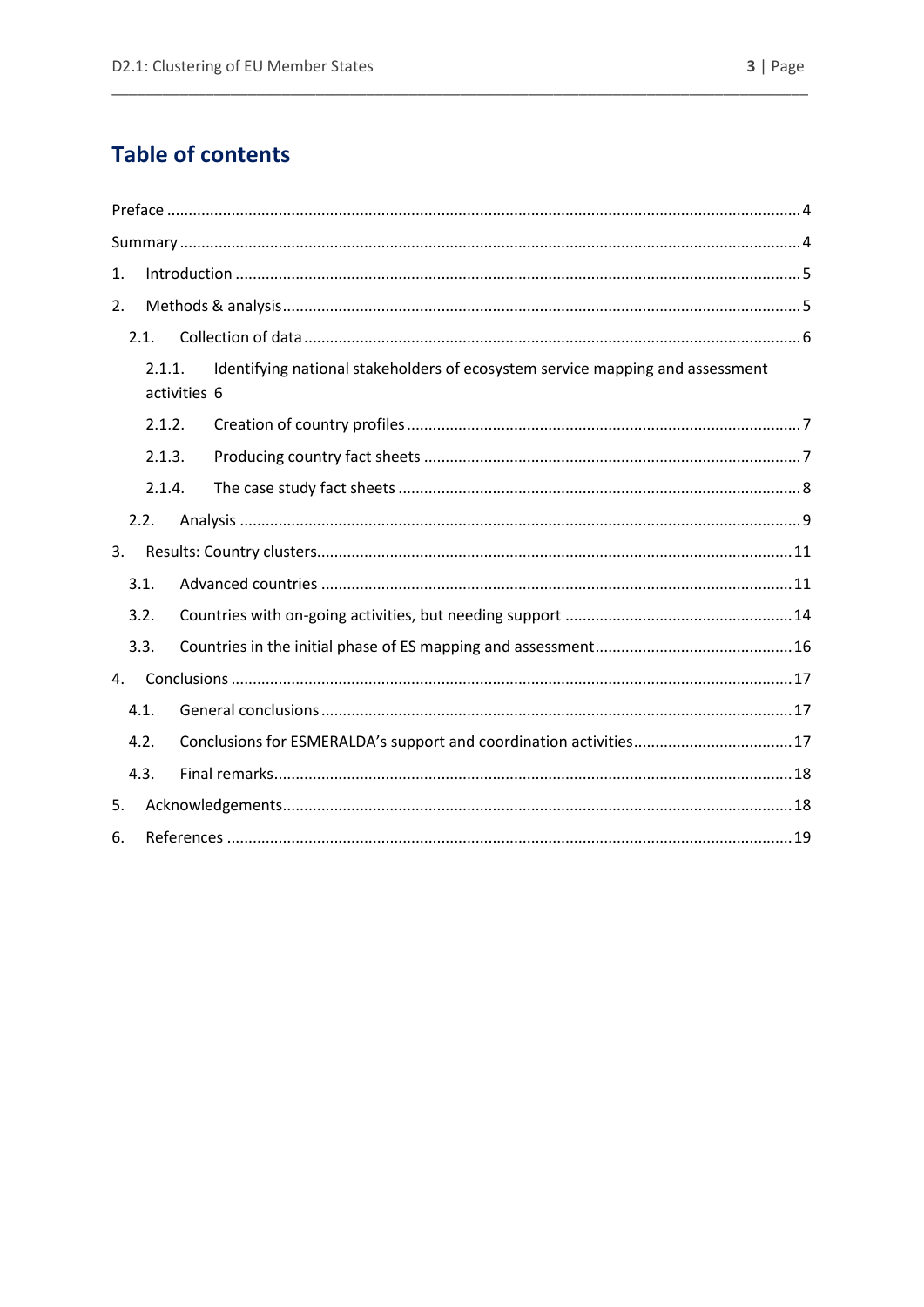## <span id="page-3-0"></span>**Preface**

The objective of ESMERALDA Work Package 2 is to develop and facilitate a stakeholder process throughout the project and to create a European network to facilitate a dialogue among relevant communities. To achieve this, the sub-objectives are:

\_\_\_\_\_\_\_\_\_\_\_\_\_\_\_\_\_\_\_\_\_\_\_\_\_\_\_\_\_\_\_\_\_\_\_\_\_\_\_\_\_\_\_\_\_\_\_\_\_\_\_\_\_\_\_\_\_\_\_\_\_\_\_\_\_\_\_\_\_\_\_\_\_\_\_\_\_\_\_\_\_\_

- To identify relevant stakeholders from the scientific and user communities, as well as national and international funding bodies and to develop a stakeholder engagement plan;
- To identify and evaluate what is required in EU member states and in different sectors in order to achieve the EU 2020 targets;
- To create a functional collaboration network for the support of project activities, process of dialogue and knowledge co-creation;
- To develop both country and case study-specific profiles based on needs and opportunities;
- To cluster all member states by level of readiness for implementation of mapping and assessment activities in terms of availability of data, tools and personnel with appropriate knowledge and expertise;
- To assess the practical means and provide guidelines to support EU member states in implementation; and,
- To provide continuous support to responsible authorities in the EU member states and ensure the continuation of the network beyond ESMERALDA.

The aim of this Deliverable 2.1 is to present what is the status of the EU member states in regard to achieving the EU Biodiversity Strategy's Action 5 targets for mapping and assessment of ecosystems and their services.

## <span id="page-3-1"></span>**Summary**

The Deliverable 2.1 report presents how ESMERALDA project has identified the stakeholders of ecosystem service mapping and assessment activities in EU member states as well as analysed the status of each EU member state in those activities.

Based on the analysis member states have been clustered in three groups, which were named frontrunners, mid-level countries and beginners. ESMERALDA project will develop and offer member states support actions that are fit for the needs and prerequisites of these different clusters of countries. This report describes the clusters, their needs and the issues in which specific support seems to be necessary. The conclusions of this report may be subject to partly deficient information, which is why they need to be interpreted suggestively.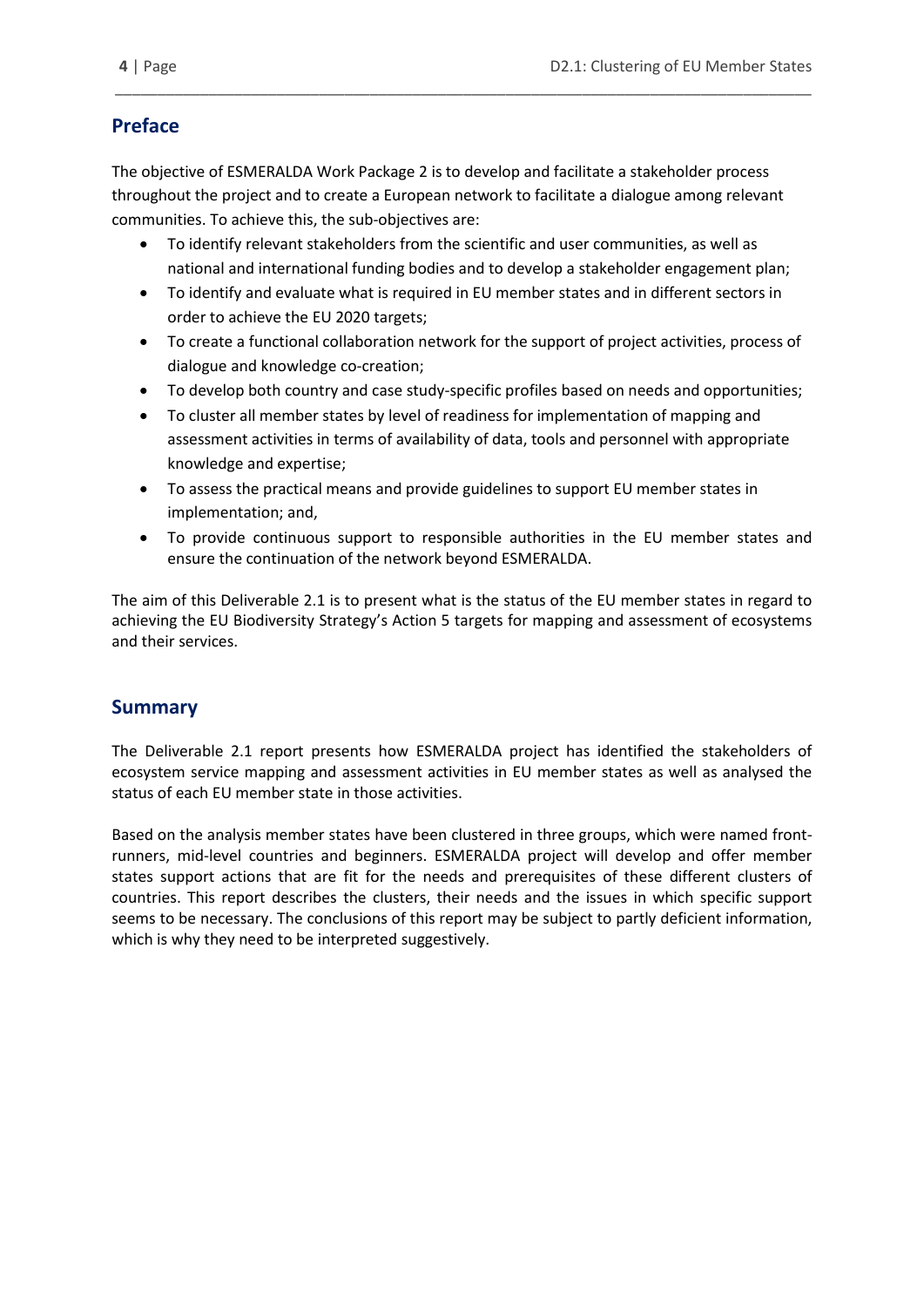## <span id="page-4-0"></span>**1. Introduction**

Action 5 of the EU Biodiversity Strategy to 2020 calls member states to map and assess the state of ecosystems and their services in their national territory with the assistance of the European Commission. The Horizon 2020 ESMERALDA project was funded to ensure this assistance to all EU member states taking into account their different levels of implementation as well as their prerequisites and challenges in regard to reach the targets set in Action 5. To be able to provide needed support the ESMERALDA project started with an in-depth evaluation of the status of ecosystem service (ES) mapping and assessment in the EU member states by collecting information on already implemented activities, identifying national stakeholders involved in these activities and engaging them in analysing the challenges and possible solutions.

\_\_\_\_\_\_\_\_\_\_\_\_\_\_\_\_\_\_\_\_\_\_\_\_\_\_\_\_\_\_\_\_\_\_\_\_\_\_\_\_\_\_\_\_\_\_\_\_\_\_\_\_\_\_\_\_\_\_\_\_\_\_\_\_\_\_\_\_\_\_\_\_\_\_\_\_\_\_\_\_\_\_

The most important stakeholders have been identified and their integration in the process has started. These people consist of different actors involved in the implementation of Action 5 as well as those who will be the potential users of the information generated under Action 5.

It is also crucial to identify what type of support is most valuable. EU country fact sheets were developed in ESMERALDA based on the input of the MESEU<sup>1</sup> (Mapping of ecosystems and their services in the EU and its Member States) project, MAES documents and technical reports amongst others – altogether 32 documents were analysed to compile the first fact sheets. This information was updated by different project partners who collaborated with the countries' MAES contacts and other stakeholders from science, policy and practice. They provided an overview of MAES-related activities in each country and their policy context. In addition, more than 60 case study fact sheets have been produced using a template developed in ESMERALDA.

To bring the official MAES contacts of EU member states and researchers together and to deepen the view on the gaps and possible solutions to overcome hurdles in ES mapping and assessment, a stakeholder workshop was arranged in Riga, Latvia, 13-16 October 2015. Two days of discussions gave insight into the different situations across Europe.

All the above information was used to cluster the 28 EU member states according to data availability, state of EU2020 targets implementation, ES mapping and assessment activities and related projects. This report presents the process of gathering this baseline information as well as the results of an analysis of the information, based on which the final clustering was done.

## <span id="page-4-1"></span>**2. Methods & analysis**

Because the ESMERALDA project's aim is to support and coordinate ecosystem service mapping and assessment activity, there was need for plenty of baseline information from each member state. To collect that information, the project has produced:

- Stakeholder network information from all member states;
- EU country fact sheets based on the status of ecosystem service mapping and assessment activities in each country and the needs and opportunities to carry out the task;
- Case study fact sheets of implemented ecosystem service mapping and assessment studies.

Based on the collected information, the member states were clustered into three groups to allow efficient and practical organization of testing workshops and successive supporting actions. The methods used to achieve this target are presented below.

<sup>1</sup> <sup>1</sup> http://www.ecnc.org/projects/ecosystem-services-and-biodiversity-assessment/mapping-of-ecosystems-andtheir-services/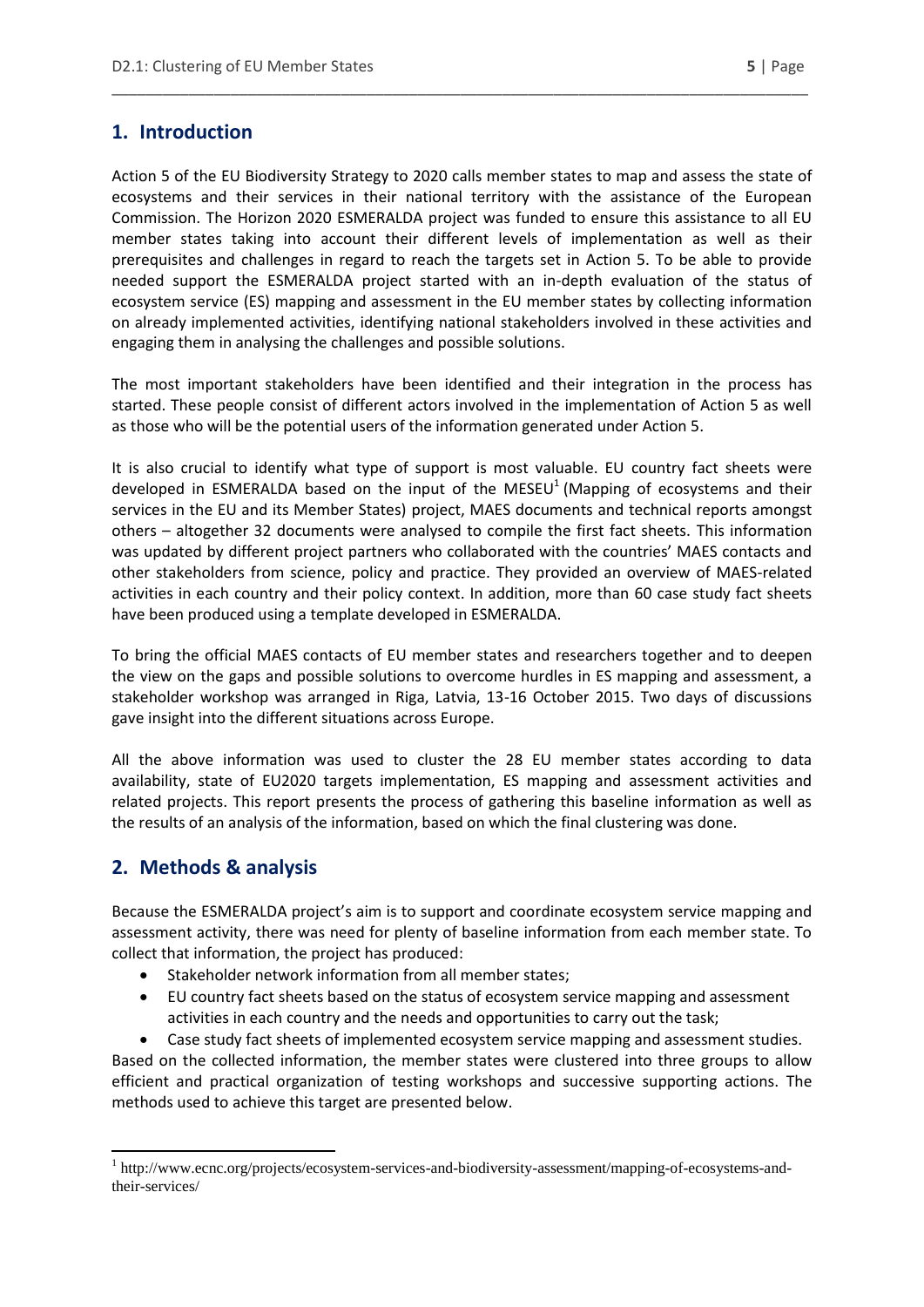## <span id="page-5-0"></span>**2.1. Collection of data**

### <span id="page-5-1"></span>**2.1.1. Identifying national stakeholders of ecosystem service mapping and assessment activities**

\_\_\_\_\_\_\_\_\_\_\_\_\_\_\_\_\_\_\_\_\_\_\_\_\_\_\_\_\_\_\_\_\_\_\_\_\_\_\_\_\_\_\_\_\_\_\_\_\_\_\_\_\_\_\_\_\_\_\_\_\_\_\_\_\_\_\_\_\_\_\_\_\_\_\_\_\_\_\_\_\_\_

To identify the most suitable stakeholders and to make a rough evaluation of the ecosystem service mapping and assessment activities and related research and policy activities in the member states, a table 'Stakeholder Network, review of current activities' was created in collaboration between the project partners SYKE and JRC. The evaluation was aimed to provide a general overview with which the status of ES mapping and assessment in each country, as well as the key people involved in related work, could be easily detected.

The MAES, MESEU and TRAIN reports and personal communication with Joachim Maes, JRC, formed the basis for the initial information collection in the table. Identified relevant documents were reviewed and information collated at SYKE. The ESMERALDA Executive Board checked the resulting table and added all extra information they possessed. Thereafter the initial table was split into country-specific tables, which were sent on 6 June 2015 to the ESMERALDA partner organisations to be checked and complemented country-wise. Some partners had committed themselves to take care of also other than their location country. Partners were asked to return the tables by 14 June 2015. The stakeholder network table is stored and updated in the internal area of the ESMERALDA Internal Communication Platform (ICP)<sup>2</sup>.

The stakeholder network table comprises following information:

- Member State name and acronym
- Status of mapping in the country:
	- 1. In initial phase, much support needed
	- 2. On-going, still support needed
	- 3. Advanced, only little support needed
- Scale of mapping:
	- 1. National
	- 2. Regional
	- 3. Local
- Type of support needed:
	- 1. Setting up a national network
	- 2. Policy and stakeholder identification
	- 3. Technical mapping support a) data, b) GIS, c) mapping methods
	- 4. Lacking personnel with appropriate expertise
	- 5. Other
- Needed support relates to:
	- o WP2 stakeholder mapping / networking
	- o WP3 ES mapping methods
	- o WP4 ES assessment methods / tools
- Names and affiliation information of key people in the country related to ES mapping and assessment and the activity involved in (currently or in previous years) (e.g. MAES, MESEU, TRAIN, other)
- Stakeholder group

**.** 

- 1. Scientific
- 2. Administration
- 3. Private enterprise
- 4. National funding body
- 5. International funding body

<sup>&</sup>lt;sup>2</sup> See: [http://www.esmeralda-project.eu/.](http://www.esmeralda-project.eu/) The internal website is accessible only with respective login details.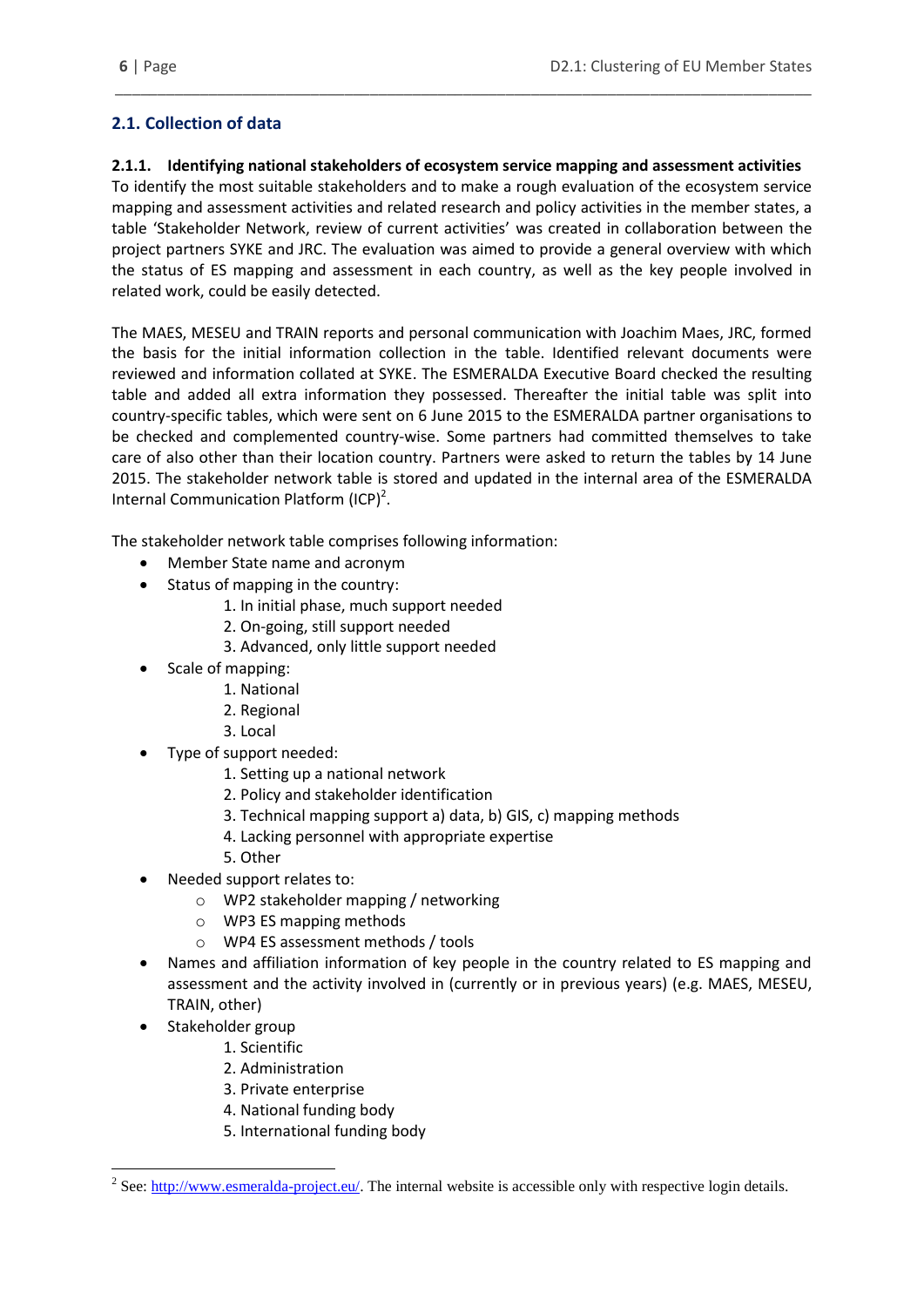Name of the contact person in the ESMERALDA consortium

The stakeholder information was used when selecting who should be invited to the ESMERALDA stakeholder Workshop 01 which was held in Riga, Latvia, on 13-16 October 2015. The stakeholder information is also needed for the establishment of the country-specific support groups for ES mapping and assessment activities (ESMERALDA Milestone 13). Together with the ESMERALDA partners, these stakeholders are considered to form the first support groups. Their most essential task is to facilitate the discussion between the member states and the ESMERALDA project, so that each country will receive the most appropriate support. The objective of the ESMERALDA project is to have supporting stakeholder groups established in each member state by the end of December 2015.

\_\_\_\_\_\_\_\_\_\_\_\_\_\_\_\_\_\_\_\_\_\_\_\_\_\_\_\_\_\_\_\_\_\_\_\_\_\_\_\_\_\_\_\_\_\_\_\_\_\_\_\_\_\_\_\_\_\_\_\_\_\_\_\_\_\_\_\_\_\_\_\_\_\_\_\_\_\_\_\_\_\_

#### <span id="page-6-0"></span>**2.1.2. Creation of country profiles**

The work for producing the country profiles and the fact sheets thereafter started as the very first action of the ESMERALDA project already before the kick-off meeting in Kiel on 4-7 May 2015. Mapping and assessment of ecosystems and their services have started along the MAES activities in several countries during the past years. In addition to actual MAES work, there have been MAESrelated sub-projects supporting the activity, the most important of which have been the MESEU project and TRAIN workshops. The MESEU project collected experiences from different ecosystem mapping methods from a variety of case studies in European countries. TRAIN provided concrete training in applying a small set of selected mapping methods. Quite a large number of people have participated in MAES case studies or the MESEU work, either as project partners, external experts or in the TRAIN workshops. Therefore, a lot of material of mapping and assessment activities in EU member states was readily available at the beginning of the ESMERALDA project.

All available material from MAES, MESEU, TRAIN and other known activities from EU member states was collected and reviewed. Country-specific information was extracted to create the first country profiles based on available mapping and assessment information. At this stage, the information was merely copy-pasted not to waste any piece of knowledge.

At the beginning of June 2015, the compiled country profiles were sent to the ESMERALDA consortium partners to take care for their respective country, i.e. Finnish partner SYKE got the profile of Finland, German partner CAU got the profile of Germany, etc. Because the ESMERALDA project does not have partners in each of the 28 EU member states yet, some partners took the responsibility of checking information for several countries. For example, following the ESMERALDA concept of "partner countries linked via regional hubs", BEF in Latvia checked information for Lithuania and Estonia in addition to Latvia. The checked country profiles were asked to be returned by 14 June 2015. Feedback was not received from all partners. In those cases, the work had to be continued relying that possible mistakes will be corrected and missing information updated later during the course of the project.

#### <span id="page-6-1"></span>**2.1.3. Producing country fact sheets**

The country fact sheets were produced based on the initial country profiles and the stakeholder network review carried out in June 2015. Information from the partners and from the profiles was compiled in July 2015. For large parts, the same structure as in the MESEU reports was used for the country fact sheets, too.

The structure of the country fact sheets is as follows:

- 1. Country's status of MAES activities, prerequisites and needs
- 2. Policy activities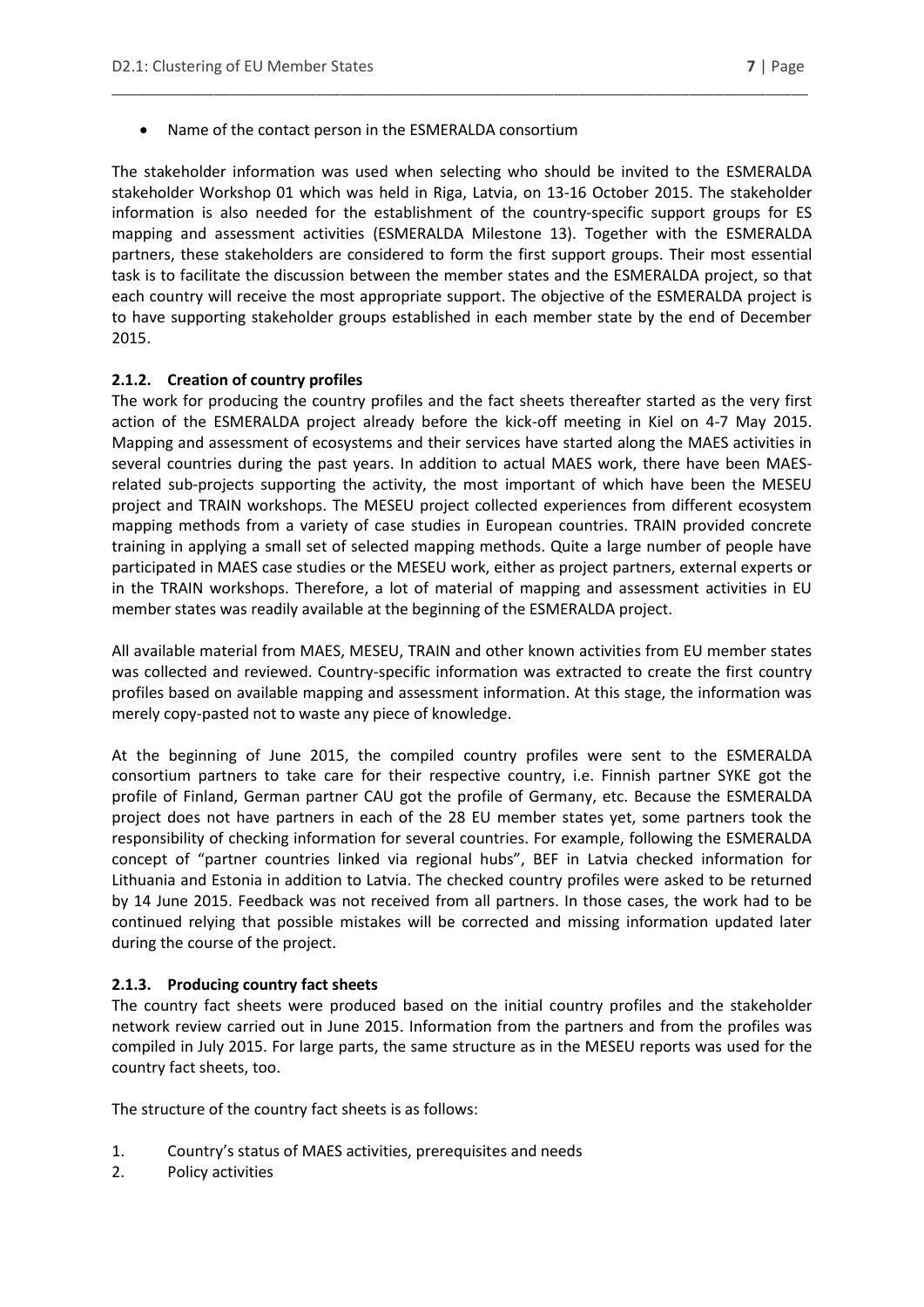2.1. The current implementation plans and execution of the Biodiversity Strategy and in particular concerned with Target 2, Action 5

\_\_\_\_\_\_\_\_\_\_\_\_\_\_\_\_\_\_\_\_\_\_\_\_\_\_\_\_\_\_\_\_\_\_\_\_\_\_\_\_\_\_\_\_\_\_\_\_\_\_\_\_\_\_\_\_\_\_\_\_\_\_\_\_\_\_\_\_\_\_\_\_\_\_\_\_\_\_\_\_\_\_

- 2.2. The position of (the) case study / studies in those plans
- 2.3. List of the case studies done in the country
- 2.4. The possible future use of (the) case study results in Target 2 Action 5
- 2.5. Stakeholder involvement
- 2.6. Executive institutes involved by the National Government
- 3. Research activities
	- 3.1. The Ecosystems covered in the country
	- 3.2. The Ecosystem Services covered in the country
	- 3.3. The indicators per ecosystem / ecosystem service (cells in the (MAES) matrix)
	- 3.4. Quantification methods of the indicators
	- 3.5. EU Directive reporting indicators & data used
	- 3.6. Scientific analysis
	- 3.7. Maps, reports, papers, (language)
- 4. Names of key people in the country related to ES mapping and assessment
- 5. References

The contents of the country fact sheets were kept on a rather general level providing enough knowledge for further assessment of the stage in which each country is with its mapping and assessment activities. This knowledge was needed in the following phase of work, which was the clustering of countries.

In addition to the EU member states, some other countries are also willing to enhance MAES type of activity. These countries have been included in the process as far as possible. Country profiles and later on fact sheets were offered to be developed in these countries, too, when there has been information and people knowing about the activities in such countries. Countries that are integrated in the ESMERALDA work outside EU member states are, for example, Norway, Switzerland and Israel.

Most of the country fact sheets were uploaded on the ESMERALDA Internal Communication Platform (ICP) by 31 July 2015. The fact sheets have been once or in some cases several times checked and revised by the MAES country contacts and ESMERALDA consortium members in autumn 2015. Based on the checked fact sheets, the member states were preliminarily clustered according to their opportunities and needs related to ecosystem service mapping and assessment before the ESMERALDA stakeholder workshop 01 in Riga, Latvia.

#### <span id="page-7-0"></span>**2.1.4. The case study fact sheets**

In addition to country fact sheets, more detailed information about the implemented case studies in the member states were collected using a template. The MESEU and TRAIN outcomes proved to be good starting points, but the case study descriptions were not complete and detailed enough for the purpose of ESMERALDA. Information of the case studies presented in the MESEU technical report Annex 2 could be used as baseline, but also further information was needed from the scientific and grey literature output of the case study projects or from contractors to get a full picture of the activities.

The case study fact sheet template was produced to serve the baseline information needs of all relevant work packages of ESMERALDA: WP3 Mapping methods, WP4 Assessment methods and WP5 Methods testing. The template was circulated a couple of times among the work package leaders to get their ideas for improvement included and their needs met. Another important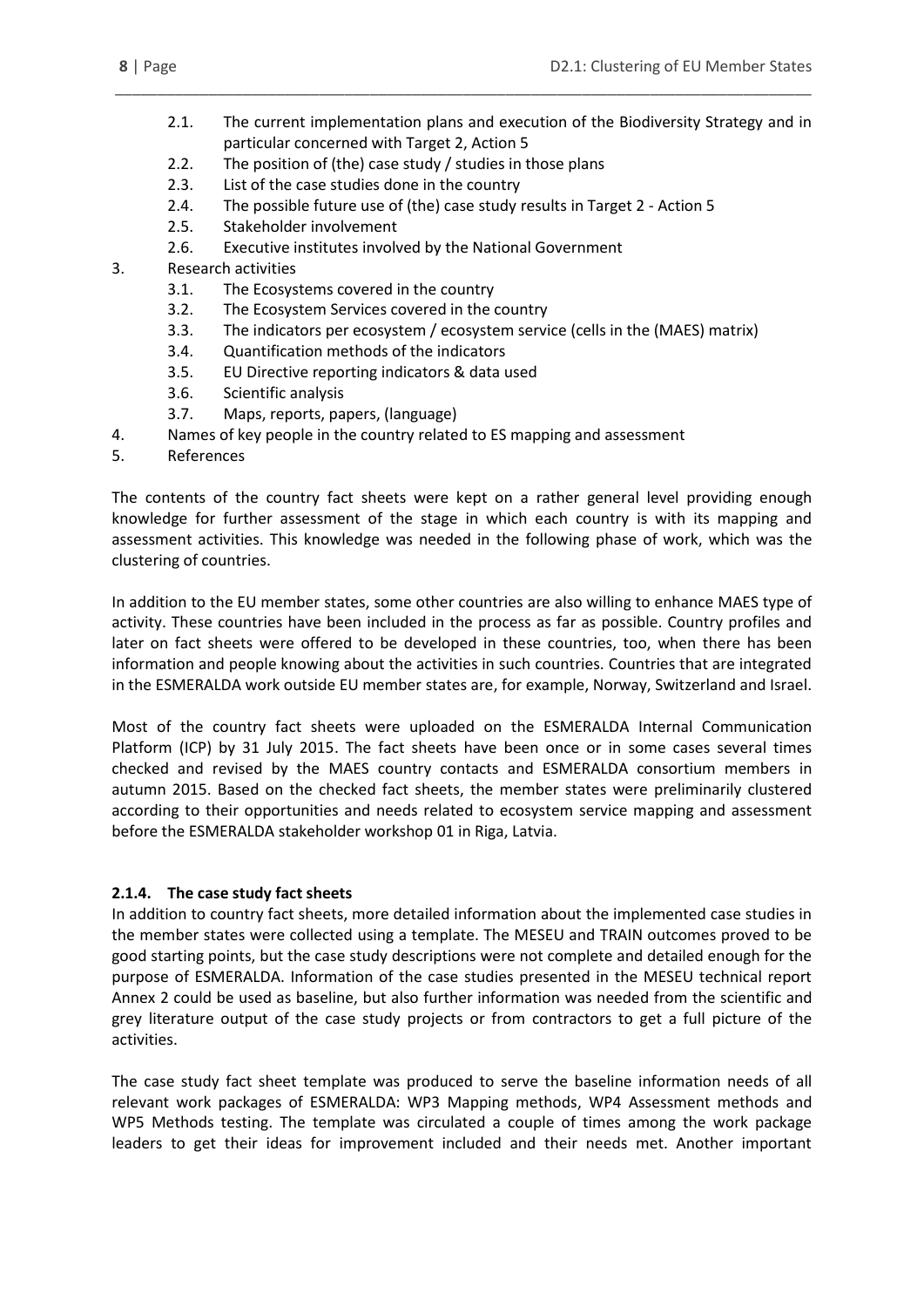requirement was to make the fact sheet template easy and quick to fill in, so that people would be willing to provide all the required information.

\_\_\_\_\_\_\_\_\_\_\_\_\_\_\_\_\_\_\_\_\_\_\_\_\_\_\_\_\_\_\_\_\_\_\_\_\_\_\_\_\_\_\_\_\_\_\_\_\_\_\_\_\_\_\_\_\_\_\_\_\_\_\_\_\_\_\_\_\_\_\_\_\_\_\_\_\_\_\_\_\_\_

The case study fact sheet template was sent to all member state stakeholders, ESMERALDA partners as well as researchers in the field using, for example, the FP7 OpenNESS project mailing list. The recipients were asked to provide information on as many case studies as they want, but starting with case studies directly related to MAES activities. The case studies could be from different scales (national – regional – local) and represent different thematic contexts.

The case study fact sheets have been uploaded on the ESMERALDA internal communication platform and their update is continued throughout the project.

#### <span id="page-8-0"></span>**2.2. Analysis**

In Workshop 01 in Riga, Latvia, most of the work was carried out in break-out groups. These were formed on the basis of the pre-clustering of the member states based on their status in MAESrelated activities at national level.

The member states were first divided into 1) those in an initial phase of activities, 2) those where activities are on-going but support is still needed and 3) advanced. After this, member states in different phases were blended and distributed evenly in the three Groups A, B and C, to enhance knowledge exchange between countries in different stages of progress. To stimulate the network development, participants from the same member state – both stakeholders and consortium members - were directed into same groups. This allowed interaction and engagement with colleagues and stakeholders from everyone's own country.

During the facilitated break-out sessions, EU2020 targets implementation and activities in member states, gap identification and prerequisites for carrying out the task were discussed. The topics included engagement level of national authorities, involved stakeholders, capacities and resources, issues related to specific mapping and assessment methods (biophysical, social and economic) and finally possible solutions. Solutions were classified based on whether they were related to justification of MAES activity, to communication issues, to education and capacity building or to technical support. (See more in Kopperoinen et al. 2015. ESMERALDA Milestone 12 report "Workshop (WS1) in Riga, Latvia, 13-16 October 2015. Gap analysis and identification of solutions"). The workshop discussions have been documented and they will be analysed in a structured way. The results of this analysis will be presented in the Deliverable 2.2 "Overview of gaps and recommendations to overcome them", which is due 31 January 2016.

For this Deliverable 2.1 all country fact sheets were analysed. In addition, case study fact sheets from respective countries as well as the minutes and the report of the Riga workshop were used as complementary material. The method used was a qualitative content analysis. In the first phase of the analysis, thematic categories were created indicating the scientific progress in ES mapping and assessment, progress in policy implementation and stakeholder involvement as well as problems related to data, funding or human resources. The following categories were used:

1) Status of MAES work

- Is MAES currently implemented in the country?
- Is there any policy in place for operationalizing the outputs of MAES (for nature-based solutions, for GI implementation, etc.)?
- Is a national MAES report available?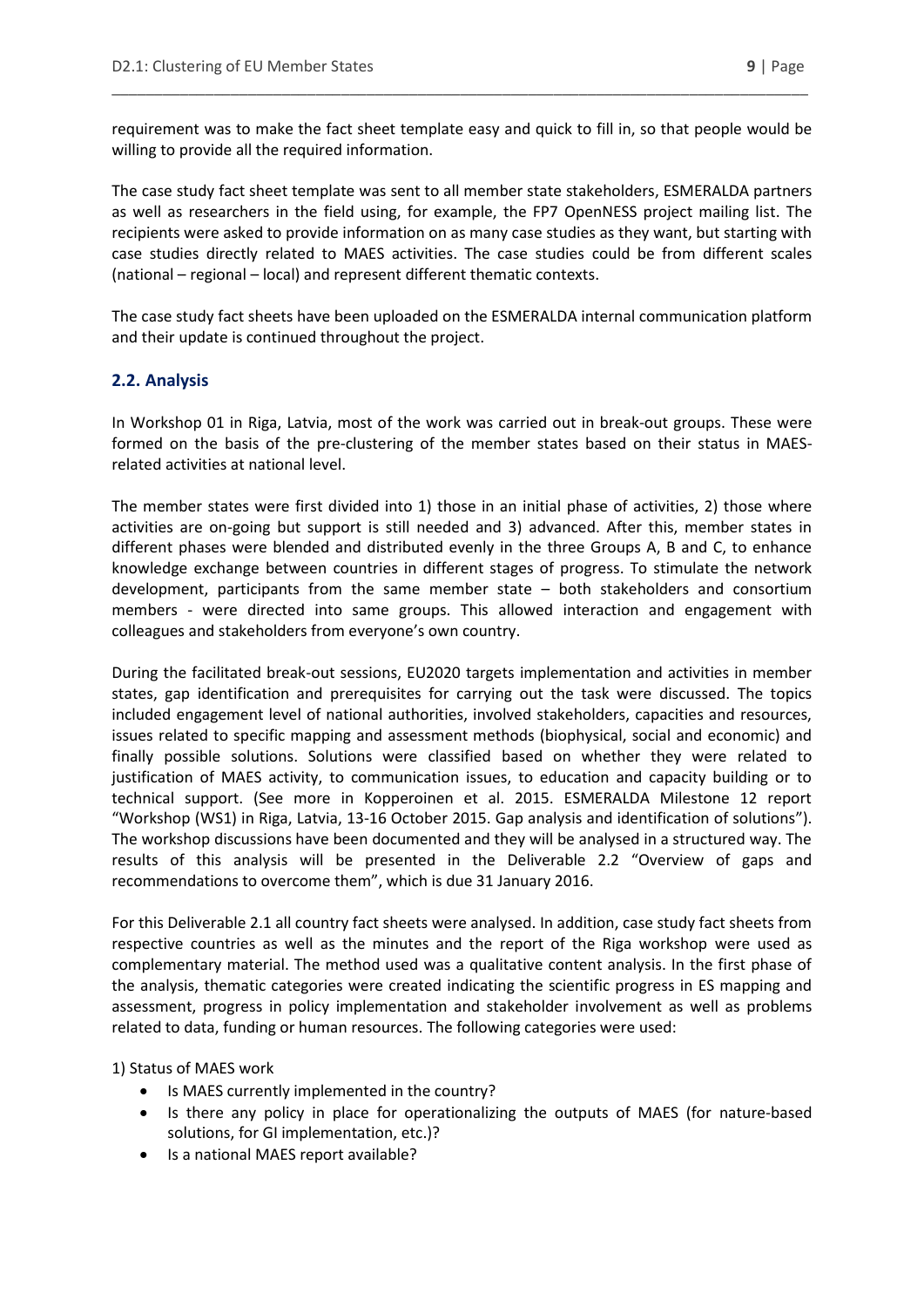2) Status of networking and stakeholder involvement

 Does a national platform facilitating ES work and bringing together stakeholders exist? A platform can be, for example, a specific website, an ES association, a working group or regular events, seminars or workshops.

\_\_\_\_\_\_\_\_\_\_\_\_\_\_\_\_\_\_\_\_\_\_\_\_\_\_\_\_\_\_\_\_\_\_\_\_\_\_\_\_\_\_\_\_\_\_\_\_\_\_\_\_\_\_\_\_\_\_\_\_\_\_\_\_\_\_\_\_\_\_\_\_\_\_\_\_\_\_\_\_\_\_

- Is central administration (for example, ministries, state institutes) involved in the ES work?
- Are governmental institutes involved (for example, an environment agency, a nature agency or research institutes under the ministry)?
- Are regional administration and officials actively involved?
- Are scientific organisations, such as universities or research institutes, actively involved?
- Are non-governmental organisations involved?
- Are business, companies or industry involved?
- Are local communities involved?

#### 3) Resources available

- Are financial resources for ES mapping and assessment activities sufficient?
- Are human resources sufficient? Are there any problems in relation to lacking personnel with appropriate expertise or brain drain?

4) Status of national assessment work

- Have any of the following assessment methods been used at national scale (literature, expert judgment, statistic information, maps and models, workshops / interviews, economic valuation, conceptual thinking / models)?
- Has a selection been made of ecosystems to be included in the mapping and assessment?
- Is there a prioritization of ES to be included in a national assessment or has a classification been selected for the assessment (for example, CICES)?
- Is there a national indicator framework ready and published for mapping, assessment or accounting?
- Has underlying data been identified for such a framework?
- Have EU Directive reporting indicators and data (or biodiversity / ecosystem data) been proposed or used to measure the condition of ecosystems?

5) Status of mapping

- Are maps available at national scale for some ecosystem services?
- Are maps available at national scale for habitats or ecosystems?

#### 6) Status of data

Is there a national clearing house with data on MAES available? (With a clearing house it is meant that there is a website dedicated to MAES related activities (such as the <http://www.biodiversity.fi/en/home> or the Dutch atlas of natural capital).)

- Is data available, updated and sufficient for ES mapping and assessment?
- Is data compatible (for example, different databases and statistical sources)?
- Is data streamlined, harmonized and used consistently (for example, no big regional differences, similar precision etc.)?

7) Are there case studies available that could serve as examples (upscaling) for a national assessment?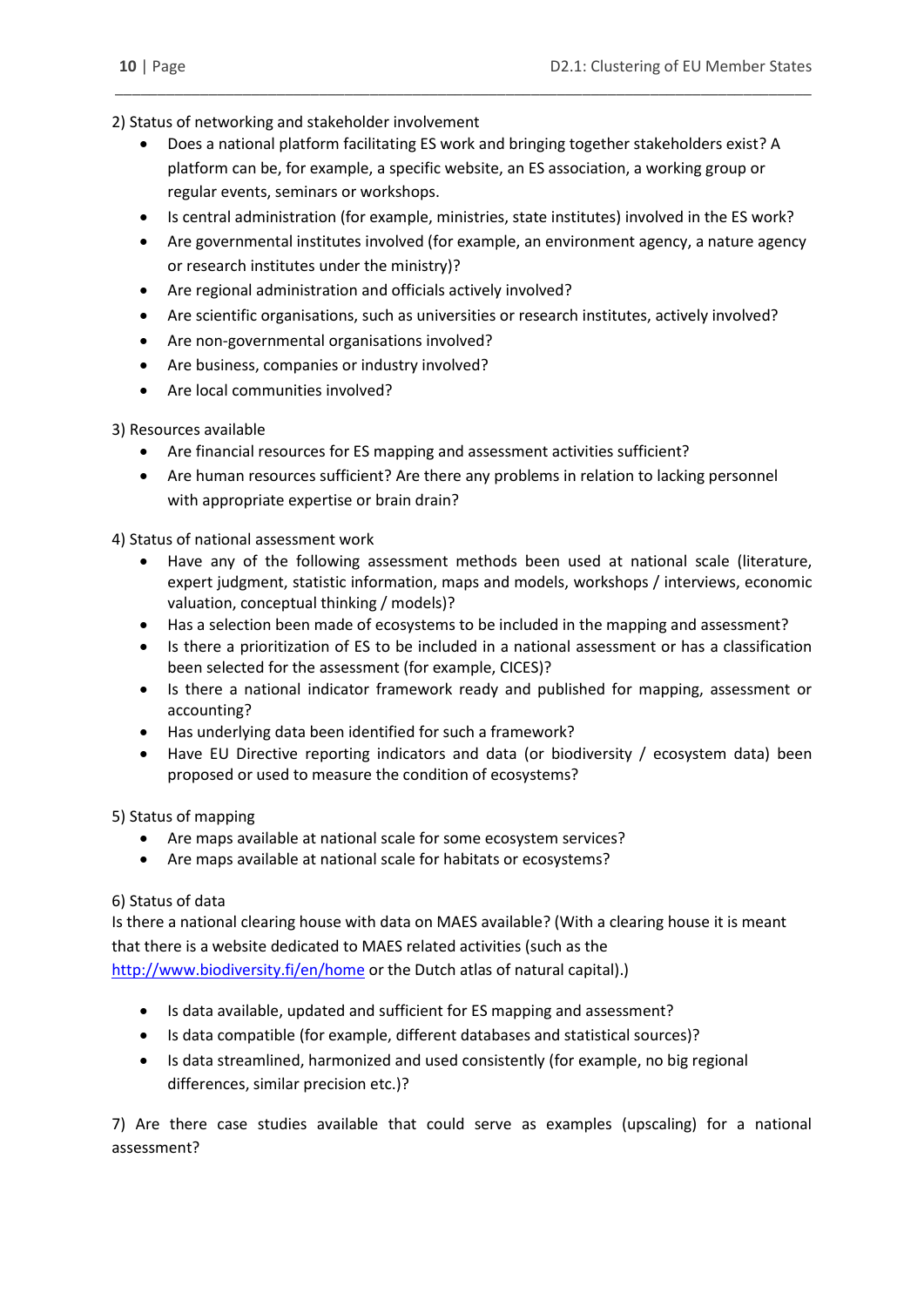8) Is a nation-wide mapping and assessment project planned for 2016 or beyond?

The country fact sheets were systematically analysed in terms of these categories and the results were recorded into an analysis table. In the second phase, the analysis table was turned into a score sheet in which countries were given points for different elements indicating progress in ES mapping and assessment, policy implementation or existence of good prerequisites in terms of data, financial and human resources. Belgium was analysed separately for Flanders and Wallonia. This is because the Flemish government has just finished a regional ecosystem assessment which covers half of the country (and 65% of the population of Belgium). The regional assessment is the first assessment in Europe which started after the establishment of the working group MAES. It used the MAES typologies and an adapted conceptual framework and can thus be considered as the first MAES type assessment in the EU. Therefore, we considered it useful to report separately on Belgium. A similar regional assessment was carried out for Alentejo (Portugal) as a test case for a wider national MAES assessment which will start in December 2015. Therefore it can be relevant for further deliverables to report also this regional assessment separately from the national Portuguese assessment.

\_\_\_\_\_\_\_\_\_\_\_\_\_\_\_\_\_\_\_\_\_\_\_\_\_\_\_\_\_\_\_\_\_\_\_\_\_\_\_\_\_\_\_\_\_\_\_\_\_\_\_\_\_\_\_\_\_\_\_\_\_\_\_\_\_\_\_\_\_\_\_\_\_\_\_\_\_\_\_\_\_\_

In the third phase of the analysis, the resulting score of each member state was used to place them into the right cluster (Figure 1). The highest score was received by Belgium / Flanders and UK (24 points each) and the lowest by Cyprus and Slovenia (0 points each) (Figure 1). The aim was to divide countries into three clusters as done in the pre-clustering phase according to the level of progress in ES mapping and assessment. The pre-clustering of member states was used as the starting point, but the clusters were updated according to the scores each member state received in the score sheet. 15 was the break-value between the most advanced and the average group and 5 between the two less advanced groups.

The resulting three clusters were renamed as *front-runner, mid-level* and *beginner countries*. The results of the analysis are presented cluster-wise in the following chapter.

## <span id="page-10-0"></span>**3. Results: Country clusters**

#### <span id="page-10-1"></span>**3.1. Advanced countries**

- Belgium, Flanders (BE-FL)
- Belgium Wallonia (BE-WAL)
- United Kingdom(UK)
- Finland (FI)
- France (FR)
- Netherlands (NL)
- Germany (DE)
- Luxemburg (LU)
- Portugal (PT)
- Spain (ES)

Nine European countries were categorised as advanced in terms of their status in the mapping of ecosystem services. These so called *front-runner countries* share a very similar phase in the implementation of EU2020 targets, MAES work and face similar challenges and issues in the mapping and assessment of ecosystem services (Table 1). The front-runners include countries in the central-western Europe (BE, NL, LU, FR, UK) in the north (FI) and south (PT, ES). No eastern European countries were classified nor reviewed themselves as advanced.

The front-runners have led the way in the implementation of the MAES work. In all of these countries some or several methods of national scale assessment have been applied. The frontrunners have developed national ecosystem indicator frameworks and identified priorities in the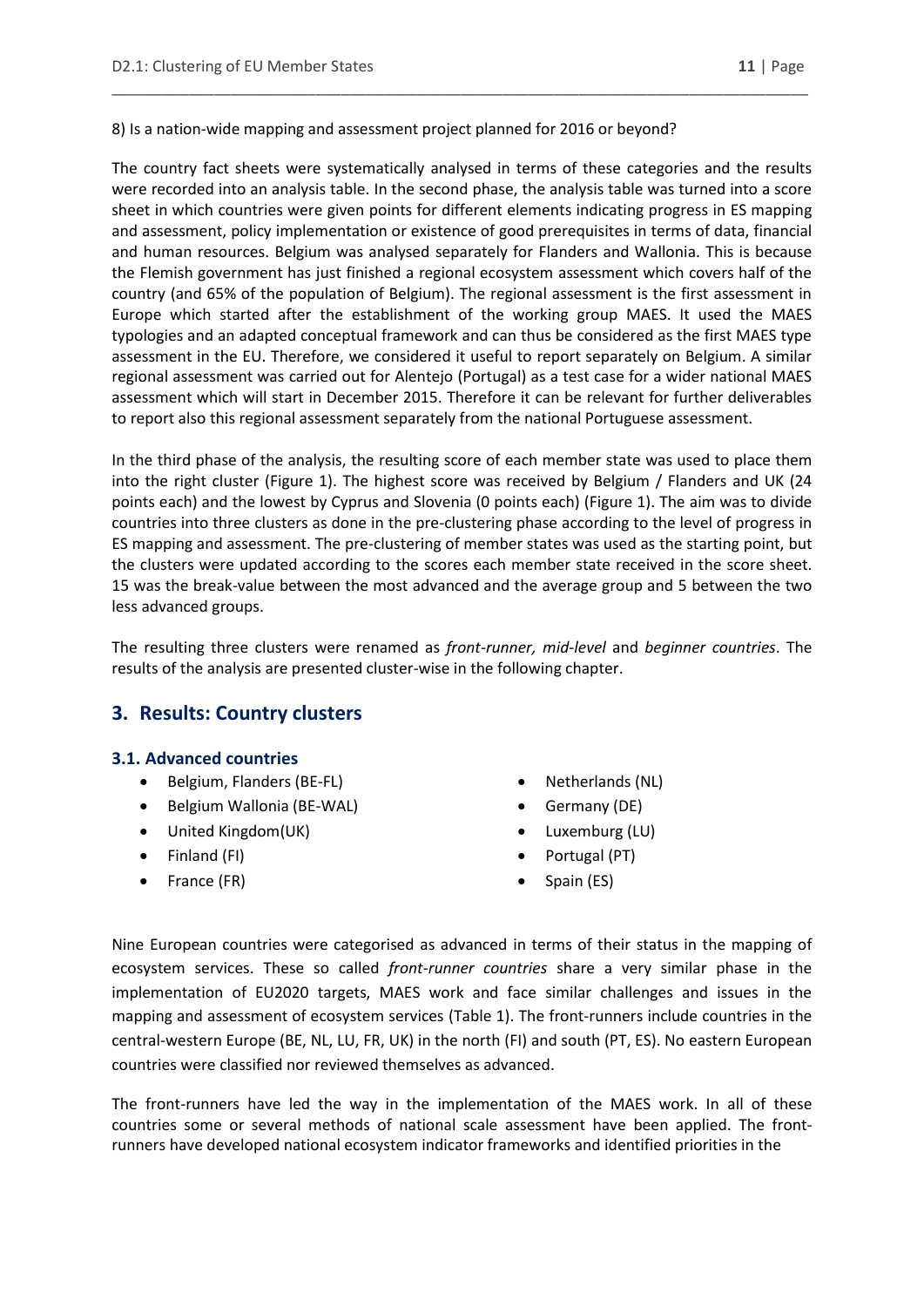

**Figure 1. Scores of each country and their placement in the three clusters.**

mapping and assessment work. Availability of data is estimated to be high or at least sufficient. In the front-runner countries, preliminary national scale mappings and assessments usually exist of some ecosystem services. In addition, ecosystem mappings and assessments have been piloted at a regional or local scale.

Support to the ES mapping and assessment work has not been limited to the field of science, but has been supported by the central governments. In some of the front-runner countries there are even policies supporting the operationalization the outputs of MAES (UK, FR, ES, PT, BE-WAL). In addition, stakeholder engagement is at a very high level. National meetings, seminars, working groups and platforms have been organised to bring together different stakeholders. Besides policy and science,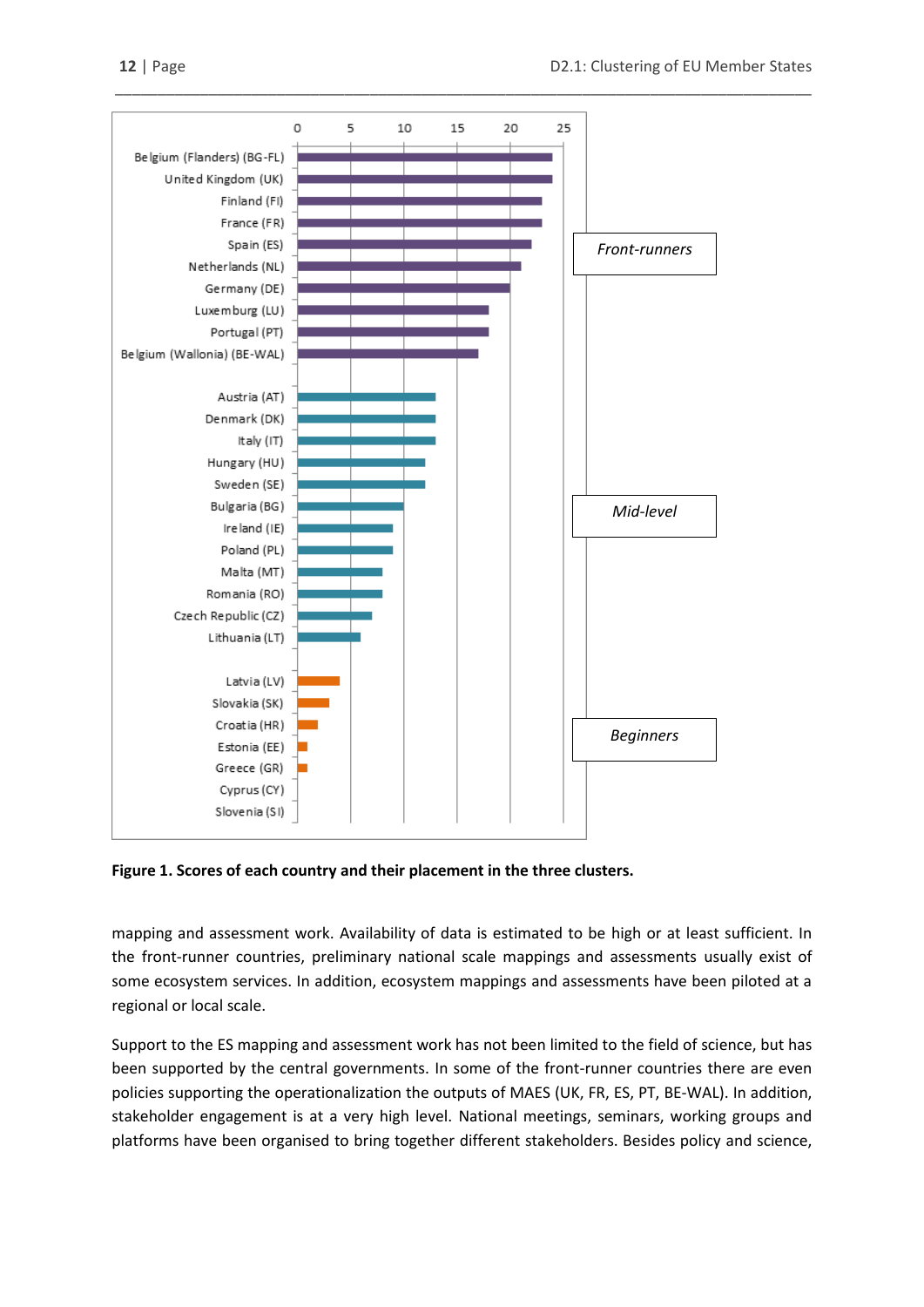stakeholders and authorities, in most front-runner countries also NGOs, business partners and local communities have actively taken part or been interested in the processes.

\_\_\_\_\_\_\_\_\_\_\_\_\_\_\_\_\_\_\_\_\_\_\_\_\_\_\_\_\_\_\_\_\_\_\_\_\_\_\_\_\_\_\_\_\_\_\_\_\_\_\_\_\_\_\_\_\_\_\_\_\_\_\_\_\_\_\_\_\_\_\_\_\_\_\_\_\_\_\_\_\_\_

The front-runners have made significant methodological development and, in general, have a good expertise and skills on ES. The good overall state of mapping means that attention is increasingly turned into methodological details (social mapping, for example) or data gaps. Consequently, these countries also have a good knowledge on their own strengths and weaknesses to carry out the remaining ES mapping and assessment work. This is apparent in the country fact sheets, where the front-runners stand out by detailing their prerequisites and needs and often providing a plan on how the needs will be met in the future.

|              |                                  | BE-                      | <b>UK</b>    | FI.                      | <b>FR</b>    | ES                           | <b>NL</b>         | <b>DE</b>                | LU                       | PT           | BE-        |
|--------------|----------------------------------|--------------------------|--------------|--------------------------|--------------|------------------------------|-------------------|--------------------------|--------------------------|--------------|------------|
|              |                                  | FL.                      |              |                          |              |                              |                   |                          |                          |              | <b>WAL</b> |
| 1. MAES      | <b>MAES</b> implemented          | y                        | y            | y                        | y            | y                            | y                 | y                        | y                        | y            | y          |
| status       | <b>Policies supporting MAES</b>  | $\mathsf{n}$             | $\mathsf{v}$ | $\overline{\phantom{a}}$ | y            | y                            | n                 | n.                       | $\overline{\phantom{a}}$ | V            | y          |
|              | <b>National MAES report</b>      | y                        | n            | y                        | n            | y                            | n                 |                          | y                        | n            | n          |
| 2.           | <b>National platform</b>         | y                        | $\mathsf{V}$ | $\mathsf{v}$             | y            | y                            | y                 | y                        | n                        | y            | y          |
| Networking,  | available                        |                          |              |                          |              |                              |                   |                          |                          |              |            |
| stakeholder  | <b>Central administration</b>    | y                        | y            | y                        | y            | y                            | y                 | y                        | y                        | y            | y          |
| involvement  | <b>Governmental institutes</b>   | $\mathsf{V}$             | $\mathsf{V}$ | $\mathsf{v}$             | y            | y                            | y                 | y                        | $\mathsf{V}$             | y            | y          |
|              | <b>Regional administration</b>   | y                        | y            | y                        | y            | y                            | $\qquad \qquad -$ | y                        |                          | y            | y          |
|              | <b>Science</b>                   | y                        | y            | y                        | y            | y                            | y                 | y                        | y                        | y            | y          |
|              | <b>NGOs</b>                      | y                        | $\mathsf{V}$ | y                        | y            | y                            | y                 | y                        |                          | y            | y          |
|              | <b>Business</b>                  | y                        | $\mathsf{V}$ | y                        | y            | y                            | y                 | $\overline{\phantom{a}}$ | y                        | y            | y          |
|              | <b>Local communities</b>         | y                        | y            | y                        | y            | y                            | y                 | y                        | $\overline{\phantom{a}}$ | y            | y          |
| 3. Resources | <b>Financial resources</b>       | y                        | y            | y                        | y            | $\mathsf{n}$                 | y                 | y                        | y                        | n            | n          |
| available    | <b>Human resources</b>           | y                        | y            | y                        | y            | y                            | y                 | y                        | y                        | $\mathsf{n}$ | n.         |
| 4. Status of | <b>National scale</b>            | y                        | $\mathsf{V}$ | <b>V</b>                 | y            | y                            | y                 | <b>V</b>                 | <b>V</b>                 | y            | y          |
| national     | assessments                      |                          |              |                          |              |                              |                   |                          |                          |              |            |
| assessment   | <b>Selection of ES</b>           | y                        | y            | y                        | y            | y                            | y                 | y                        | y                        | y            | y          |
| work         | <b>Prioritization of ES or</b>   | y                        | $\mathsf{V}$ | y                        | y            | y                            | y                 | y                        | $\mathsf{V}$             | y            | y          |
|              | classification (e.g CICES)       |                          |              |                          |              |                              |                   |                          |                          |              |            |
|              | <b>Indicator framework</b>       | y                        | y            | y                        | y            | y                            | y                 | y                        | y                        | y            | n          |
|              | Data identified                  | y                        | y            | y                        | y            | y                            | y                 | y                        | y                        | y            | n          |
|              | <b>EU Directive reporting</b>    | y                        | $\mathsf{n}$ | $\overline{\phantom{a}}$ | y            | $\qquad \qquad \blacksquare$ | n                 | y                        | $\mathsf{V}$             | y            | n          |
|              | indicators & data                |                          |              |                          |              |                              |                   |                          |                          |              |            |
| 5. Status of | National scale maps on ES        | y                        | y            | y                        | y            | y                            | y                 | y                        | $\mathsf{V}$             | n            | n          |
| mapping      | <b>National scale maps on ES</b> | $\mathsf{v}$             | $\mathsf{V}$ | <b>V</b>                 | $\mathsf{n}$ | <b>V</b>                     | y                 |                          | $\mathsf{V}$             | n.           | n.         |
|              | or habitats                      |                          |              |                          |              |                              |                   |                          |                          |              |            |
| 6. Status of | A national clearing house        | $\mathsf{v}$             | $\mathsf{V}$ | $\mathsf{n}$             | n            | y                            | y                 |                          | n                        | $\mathsf{n}$ | y          |
| data         | with data on MAES                |                          |              |                          |              |                              |                   |                          |                          |              |            |
|              | Data available                   | y                        | y            | y                        | y            | y                            | y                 | y                        | y                        | y            | y          |
|              | Data compatible                  | y                        | $\mathsf{V}$ | y                        | $\mathsf{V}$ | $\qquad \qquad \blacksquare$ | $\mathsf{V}$      | $\mathsf{v}$             | n                        | n            | y          |
|              | Data streamlined                 | $\mathsf{n}$             | y            | y                        | y            | $\overline{\phantom{a}}$     | $\mathsf{n}$      | $\mathsf{n}$             | n                        | $\mathsf{n}$ | n          |
| 7.           | Case studies available           | <b>y</b>                 | y            | y                        | y            | y                            | y                 | <b>y</b>                 | y                        | y            | y          |
| 8.           | Nation-wide mapping and          | $\overline{\phantom{0}}$ |              |                          |              |                              |                   |                          |                          |              |            |
|              | assessment project               |                          |              |                          |              |                              |                   |                          |                          |              |            |
|              | planned for 2016 or              |                          |              |                          |              |                              |                   |                          |                          |              |            |
|              | beyond                           |                          |              |                          |              |                              |                   |                          |                          |              |            |
|              | <b>Final score</b>               | 24                       | 24           | 23                       | 23           | 22                           | 21                | 20                       | 18                       | 18           | 17         |

| Table 1. Score sheet of front-runner countries ( $y = yes$ , $n = no$ , $- = unknown$ ). |  |
|------------------------------------------------------------------------------------------|--|
|------------------------------------------------------------------------------------------|--|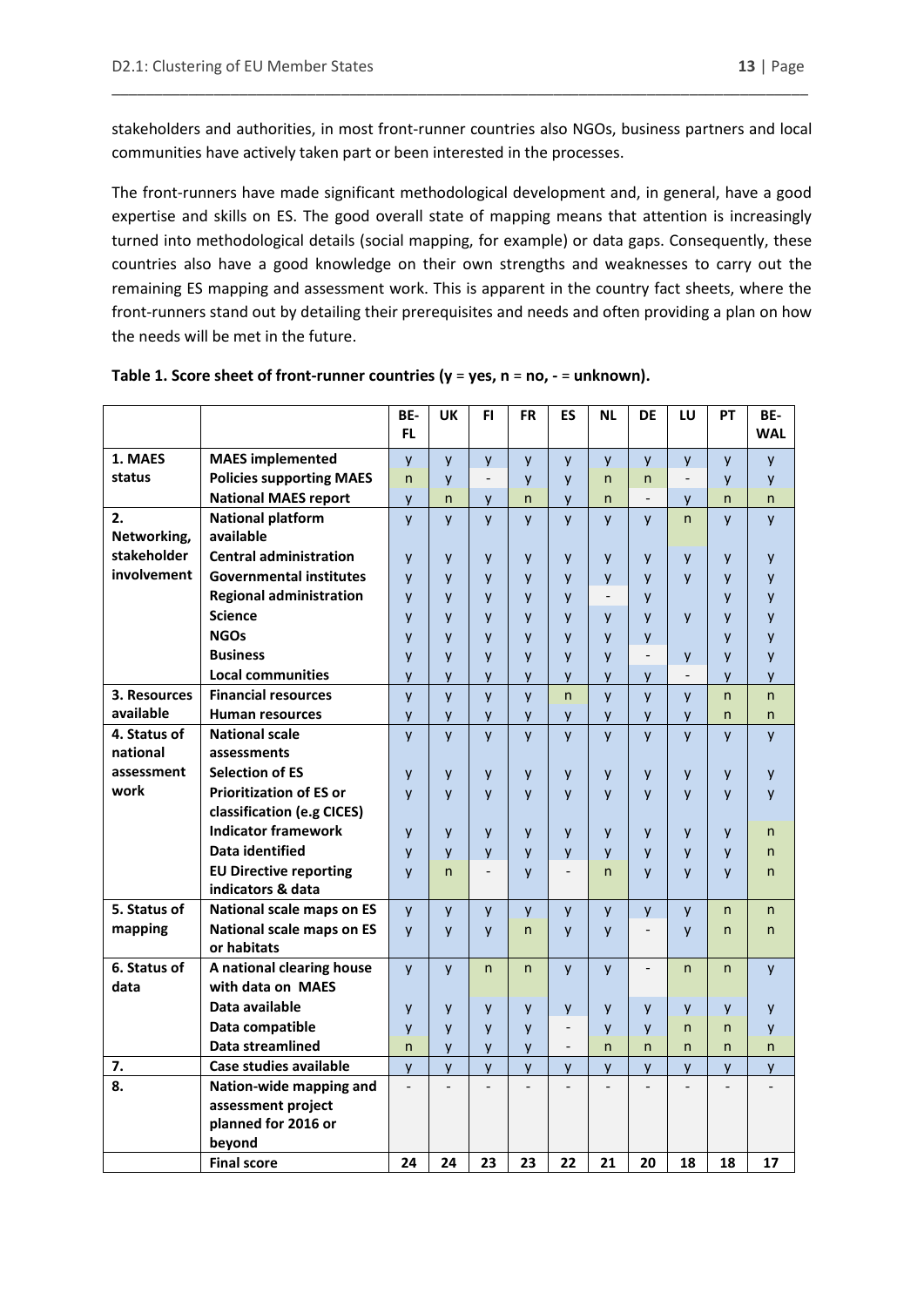### <span id="page-13-0"></span>**3.2. Countries with on-going activities, but needing support**

- Austria (AT)
- Denmark (DK)
- $\bullet$  Italy (IT)
- Hungary (HU)
- Sweden (SE)
- Bulgaria (BG)
- Ireland (IE)
- Poland (PL)
- Malta (MT)
- Romania (RO)
- Czech Republic (CZ)
- Lithuania (LT)

Countries that have on-going activities but still need support in performing ES mapping and assessment formed a cluster named here as the *mid-level countries* (Table 2). This cluster includes 12 countries and all parts of Europe are represented: east (HU, BG, PL, RO, CZ, LT), north (DK, SE), south (IT, MT) and the central Europe (AT).

\_\_\_\_\_\_\_\_\_\_\_\_\_\_\_\_\_\_\_\_\_\_\_\_\_\_\_\_\_\_\_\_\_\_\_\_\_\_\_\_\_\_\_\_\_\_\_\_\_\_\_\_\_\_\_\_\_\_\_\_\_\_\_\_\_\_\_\_\_\_\_\_\_\_\_\_\_\_\_\_\_\_

In the mid-level countries, ES mapping and assessment work has been initiated on the national level, thus MAES work is on-going. In comparison to the front-runners, the mid-level countries have not proceeded to an equally advanced level on the national scale. Typically, there have been pilot studies on a regional or local level that are being used as a stepping stone towards developing methodology and indicators for national mapping and assessment. In a part of the mid-level countries, national scoping studies assessing the status of mapping, data availabilities and knowledge have been produced (AT, BG, CZ). There are fairly straightforward plans on how to proceed in the task in the future and some of the countries have ongoing national level projects (IT, IE, PL, MT). In some of the mid-level countries, national scale mapping and assessment already exist for some ES (AT, DK, IT, HU, BG, IE, CZ) and ESS (DK, CZ). The availability of data in the mid-level group countries is high, however, efforts are needed on the national scale in data streamlining and harmonising.

Besides scientific work on ES, there have also been policy and networking activities to a certain extent. In most mid-level countries, central governments have shown at least some interest in the MAES work, which is manifested by the involvement of different government institutes in the coordination and implementation. Key stakeholders are often identified and in some of the countries platforms and nodes for broad networking exist (IE, PL). However, many countries recognise especially the need for more extensive networking with businesses, local communities and policy makers across sectors (CZ, PL, LT). In some of the countries, the ES work has been very scientifically oriented and the responsibility of expert organisations (for example, PL, CZ, DK).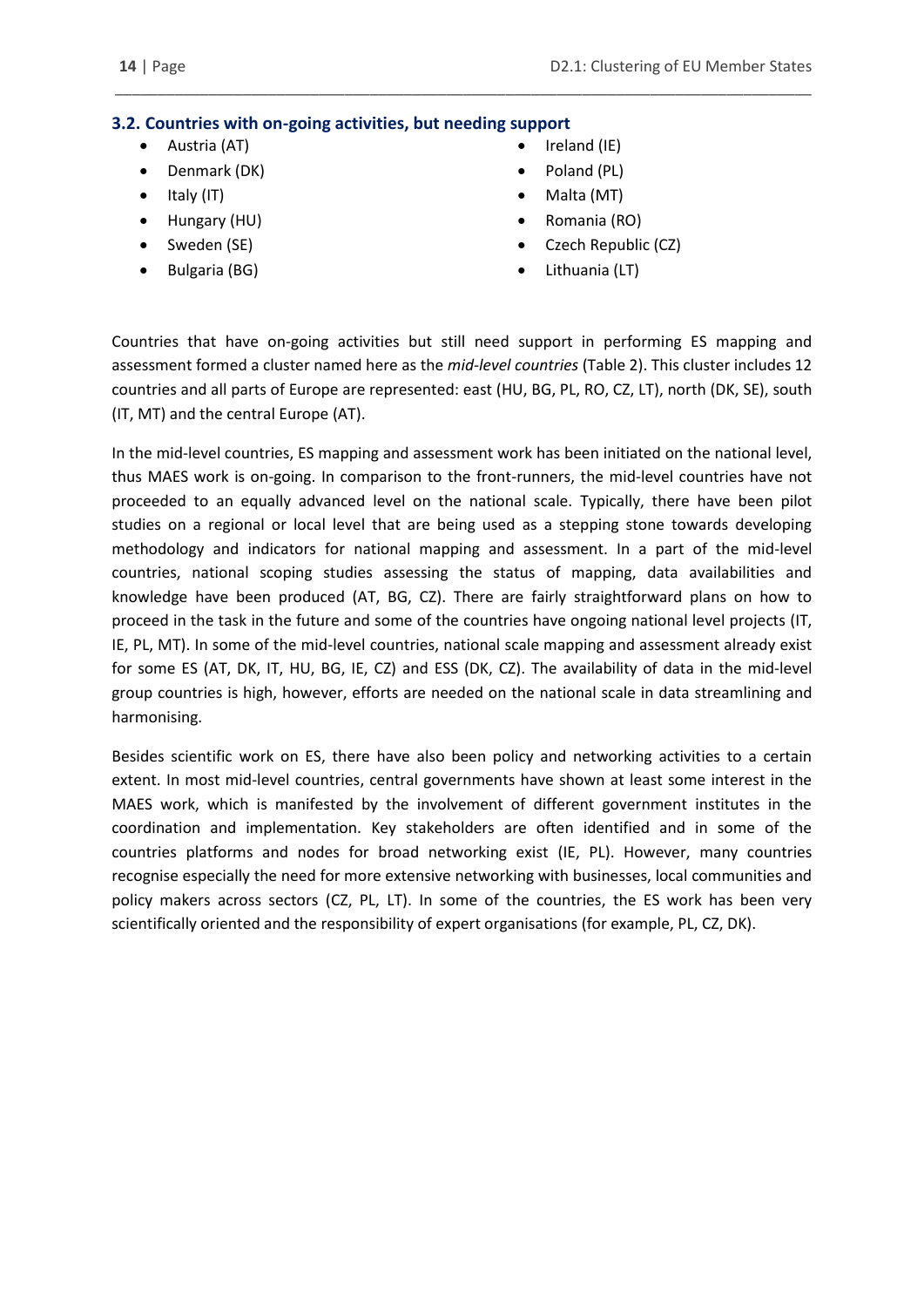## **Table 2. Score sheet of mid-level countries (y** = **yes, n** = **no, -** = **unknown).**

\_\_\_\_\_\_\_\_\_\_\_\_\_\_\_\_\_\_\_\_\_\_\_\_\_\_\_\_\_\_\_\_\_\_\_\_\_\_\_\_\_\_\_\_\_\_\_\_\_\_\_\_\_\_\_\_\_\_\_\_\_\_\_\_\_\_\_\_\_\_\_\_\_\_\_\_\_\_\_\_\_\_

|                            |                                                 | <b>AT</b>                | <b>DK</b>                | IT                       | HU                       | <b>SE</b>                | <b>BG</b>                | IE                           | <b>PL</b>                | <b>MT</b>                | <b>RO</b>                    | <b>CZ</b>      |
|----------------------------|-------------------------------------------------|--------------------------|--------------------------|--------------------------|--------------------------|--------------------------|--------------------------|------------------------------|--------------------------|--------------------------|------------------------------|----------------|
| 1. MAES                    | <b>MAES</b> implemented                         | y                        | $\mathsf{V}$             | y                        | y                        | <b>V</b>                 | V                        | y                            | y                        | y                        | y                            | y              |
| status                     | <b>Policies supporting</b><br><b>MAES</b>       | n                        | $\mathsf{n}$             | y                        | n                        | y                        | n                        | $\mathsf{n}$                 | $\mathsf{n}$             | n                        | $\overline{\phantom{a}}$     | $\mathsf{n}$   |
|                            | <b>National MAES</b><br>report                  | n                        | $\mathsf{n}$             | n                        | $\mathsf{n}$             | n                        | n                        | n.                           | n                        | n                        | $\mathsf{n}$                 | $\mathsf{n}$   |
| 2.<br>Networking,          | <b>National platform</b><br>available           | $\overline{\phantom{0}}$ | $\mathsf{n}$             | n.                       | $\overline{a}$           | n                        | $\overline{\phantom{0}}$ | $\mathsf{V}$                 | y                        | n                        | $\overline{\phantom{m}}$     | $\mathsf{n}$   |
| stakeholder<br>involvement | <b>Central</b>                                  | y                        | $\mathsf{n}$             | y                        | y                        | y                        | y                        | y                            | y                        | y                        | y                            | $\mathsf{n}$   |
|                            | administration<br>Governmental                  | y                        | $\mathsf{n}$             | y                        | y                        | y                        | y                        | y                            | y                        | y                        | y                            | $\mathsf{n}$   |
|                            | institutes<br>Regional                          | $\qquad \qquad -$        | $\mathsf{n}$             | y                        | $\overline{\phantom{0}}$ | y                        | $\overline{\phantom{0}}$ | $\overline{\phantom{a}}$     | $\overline{\phantom{0}}$ | $\overline{\phantom{0}}$ | $\qquad \qquad \blacksquare$ | $\mathsf{n}$   |
|                            | administration                                  |                          |                          |                          |                          |                          |                          |                              |                          |                          |                              |                |
|                            | <b>Science</b>                                  | y                        | $\mathsf{v}$             | y                        | y                        | y                        | y                        | $\qquad \qquad \blacksquare$ | y                        | y                        | y                            | y              |
|                            | <b>NGOs</b>                                     | $\qquad \qquad -$        | n                        | $\overline{\phantom{a}}$ | $\overline{\phantom{0}}$ | $\overline{\phantom{a}}$ | $\overline{\phantom{0}}$ | $\overline{\phantom{a}}$     | $\overline{\phantom{a}}$ | $\overline{\phantom{0}}$ | $\overline{\phantom{a}}$     | $\mathsf{n}$   |
|                            | <b>Business</b>                                 | $\overline{\phantom{a}}$ | $\mathsf{n}$             | $\overline{\phantom{0}}$ |                          | $\overline{a}$           | $\overline{a}$           | $\overline{\phantom{0}}$     | $\overline{\phantom{a}}$ | $\overline{a}$           | $\overline{\phantom{a}}$     | $\mathsf{n}$   |
|                            | <b>Local communities</b>                        | $\overline{\phantom{m}}$ | $\mathsf{n}$             | $\qquad \qquad -$        | $\overline{\phantom{0}}$ |                          | $\overline{a}$           | $\overline{\phantom{0}}$     | $\overline{\phantom{0}}$ | $\overline{\phantom{0}}$ | $\overline{\phantom{a}}$     | $\mathsf{n}$   |
| 3. Resources               | <b>Financial resources</b>                      | $\overline{\phantom{a}}$ | y                        | $\overline{\phantom{0}}$ | $\mathsf{n}$             | y                        | n                        | n.                           | $\overline{\phantom{0}}$ | $\overline{\phantom{0}}$ | y                            | n              |
| available                  | <b>Human resources</b>                          | $\overline{\phantom{0}}$ | y                        |                          | y                        | y                        | $\overline{\phantom{0}}$ | n                            |                          |                          | y                            | y              |
| 4. Status of               | <b>National scale</b>                           | y                        | $\overline{\phantom{a}}$ | $\overline{a}$           | $\overline{a}$           | $\overline{\phantom{a}}$ | y                        |                              |                          | $\overline{a}$           | $\overline{\phantom{m}}$     | y              |
| national                   | assessments                                     |                          |                          |                          |                          |                          |                          |                              |                          |                          |                              |                |
| assessment                 | <b>Selection of ES</b>                          | y                        | $\mathsf{v}$             | y                        | n                        | y                        | y                        | y                            | y                        | y                        | $\overline{\phantom{m}}$     | $\mathsf{n}$   |
| work                       | <b>Prioritization of ES</b>                     | $\mathsf{V}$             | $\mathsf{v}$             | y                        | $\mathsf{n}$             | y                        | $\mathsf{V}$             | $\mathsf{v}$                 | y                        | $\mathsf{n}$             | $\qquad \qquad -$            | $\mathsf{n}$   |
|                            | or classification (e.g                          |                          |                          |                          |                          |                          |                          |                              |                          |                          |                              |                |
|                            | CICES)                                          |                          |                          |                          |                          |                          |                          |                              |                          |                          |                              |                |
|                            | Indicator                                       | y                        | y                        | n.                       | $\mathsf{n}$             | n                        | $\mathsf{n}$             | n.                           | $\mathsf{n}$             | n                        | $\overline{\phantom{a}}$     | $\mathsf{n}$   |
|                            | framework                                       |                          |                          |                          |                          |                          |                          |                              |                          |                          |                              |                |
|                            | <b>Data identified</b>                          | y                        | $\mathsf{n}$             | $\overline{\phantom{0}}$ | y                        | n                        | n                        | n                            | n                        | n                        | $\qquad \qquad \blacksquare$ | $\mathsf{n}$   |
|                            | <b>EU Directive</b>                             | $\mathsf{V}$             | n                        | y                        | y                        | n                        | n                        |                              | $\mathsf{n}$             | y                        |                              | $\mathsf{n}$   |
|                            | reporting indicators                            |                          |                          |                          |                          |                          |                          |                              |                          |                          |                              |                |
|                            | & data                                          |                          |                          |                          |                          |                          |                          |                              |                          |                          |                              |                |
| 5. Status of<br>mapping    | <b>National scale maps</b><br>on ES             | n                        | $\mathsf{v}$             | n                        | $\mathsf{n}$             | n                        | n                        | n.                           | $\mathsf{n}$             | n                        | n                            | y              |
|                            | <b>National scale maps</b><br>on ES or habitats | y                        | y                        | y                        | y                        | n                        | y                        | y                            | n.                       | n                        | n                            | $\mathsf{y}$   |
| 6. Status of               | A national clearing                             | n.                       | n.                       | n                        | $\mathsf{n}$             | n                        | n.                       | n                            | n                        | n                        | n                            | n              |
| data                       | house with data on<br><b>MAES</b>               |                          |                          |                          |                          |                          |                          |                              |                          |                          |                              |                |
|                            | Data available                                  | y                        | y                        | y                        | y                        | y                        | y                        | y                            | $\overline{\phantom{a}}$ | y                        | $\qquad \qquad \blacksquare$ |                |
|                            | Data compatible                                 | $\overline{\phantom{m}}$ | y                        | n                        | y                        | $\overline{\phantom{a}}$ | $\overline{\phantom{0}}$ | n.                           |                          | n                        | $\overline{\phantom{a}}$     |                |
|                            | Data streamlined                                | $\overline{\phantom{a}}$ | y                        | n                        | y                        | n                        | n                        | n                            | n                        | n                        | $\overline{\phantom{a}}$     |                |
| 7.                         | <b>Case studies</b><br>available                | y                        | y                        | y                        | y                        | <b>y</b>                 | <b>y</b>                 | n.                           | y                        | y                        | <b>y</b>                     | <b>y</b>       |
| 8                          | <b>Nation-wide</b>                              | $\overline{\phantom{0}}$ | $\overline{\phantom{m}}$ | <b>y</b>                 | $\overline{a}$           | $\overline{\phantom{m}}$ | $\overline{\phantom{a}}$ | <b>y</b>                     | <b>y</b>                 | $\overline{\phantom{0}}$ | <b>y</b>                     |                |
|                            | mapping and                                     |                          |                          |                          |                          |                          |                          |                              |                          |                          |                              |                |
|                            | assessment project                              |                          |                          |                          |                          |                          |                          |                              |                          |                          |                              |                |
|                            | planned for 2016 or                             |                          |                          |                          |                          |                          |                          |                              |                          |                          |                              |                |
|                            | beyond                                          |                          |                          |                          |                          |                          |                          |                              |                          |                          |                              |                |
|                            | <b>Final score</b>                              | 13                       | 13                       | 13                       | 12                       | 12                       | 10                       | 9                            | 9                        | 8                        | 8                            | $\overline{7}$ |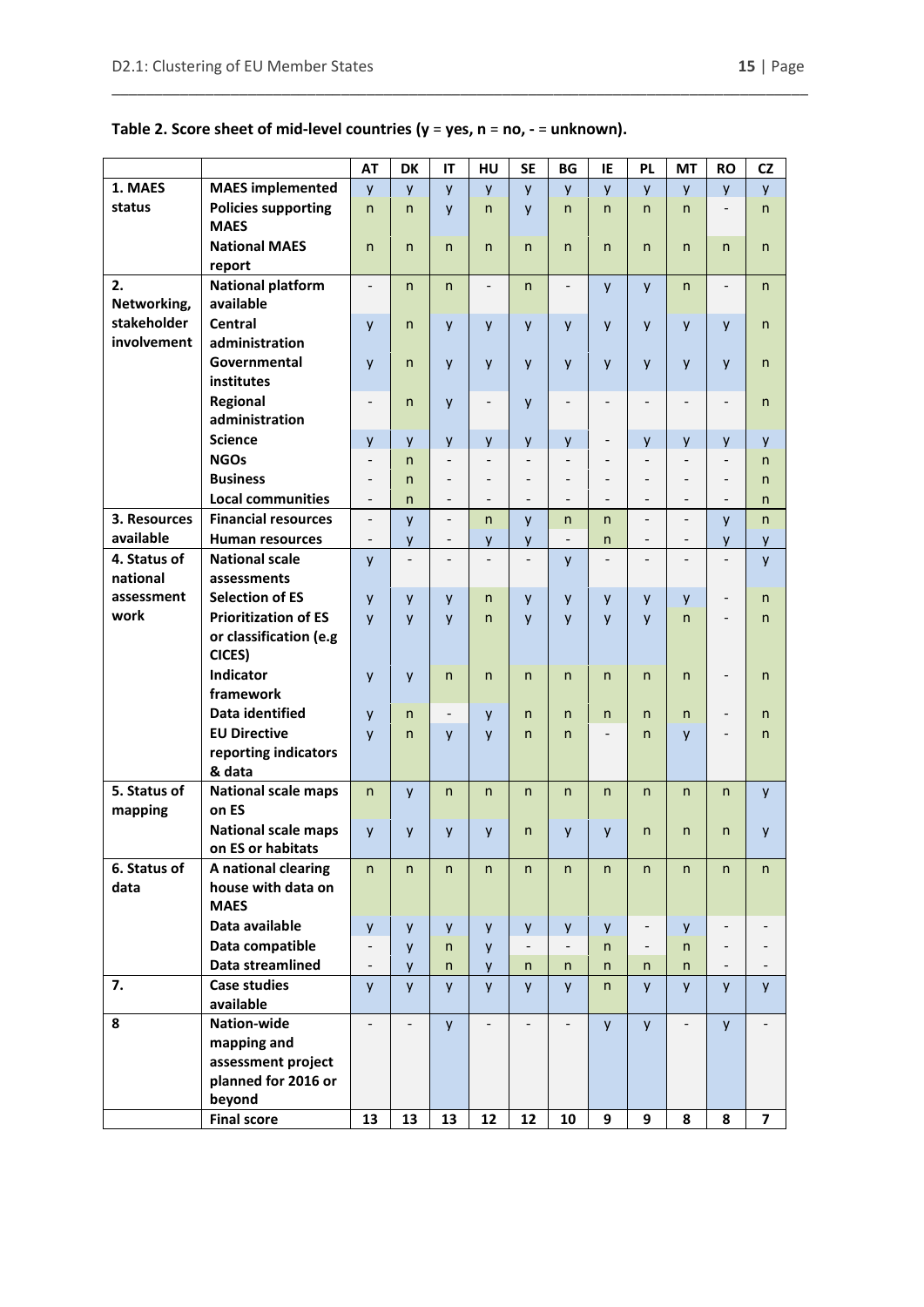#### <span id="page-15-0"></span>**3.3. Countries in the initial phase of ES mapping and assessment**

- Latvia (LV)
- Slovakia (SK)
- Greece (GR)
- Cyprus (CY)
- Slovenia (SI)

 Croatia (HR) Estonia (EE)

The remaining group of seven countries were analysed to be in a very initial stage of mapping and assessment of ES and therefore categorised in the *beginners cluster* (Table 3). The beginners include eastern (LV, SK, HR, EE, SI) and southern European countries (CY, GR).

\_\_\_\_\_\_\_\_\_\_\_\_\_\_\_\_\_\_\_\_\_\_\_\_\_\_\_\_\_\_\_\_\_\_\_\_\_\_\_\_\_\_\_\_\_\_\_\_\_\_\_\_\_\_\_\_\_\_\_\_\_\_\_\_\_\_\_\_\_\_\_\_\_\_\_\_\_\_\_\_\_\_

## **Table 3. Score sheet of beginner countries (y** = **yes, n** = **no, -** = **unknown).**

|                   |                                   | LT                       | LV                           | <b>SK</b>                | <b>HR</b>                | <b>EE</b>                | GR                       | <b>CY</b>                | <b>SI</b>    |
|-------------------|-----------------------------------|--------------------------|------------------------------|--------------------------|--------------------------|--------------------------|--------------------------|--------------------------|--------------|
|                   |                                   |                          |                              |                          |                          |                          |                          |                          |              |
| 1. MAES status    | <b>MAES</b> implemented           | y                        | $\mathsf{n}$                 | y                        | y                        | n                        | n                        | $\mathsf{n}$             | n            |
|                   | <b>Policies supporting MAES</b>   | $\overline{\phantom{a}}$ | $\mathsf{n}$                 | n                        | $\overline{\phantom{m}}$ | n                        | n                        | n                        | n            |
|                   | <b>National MAES report</b>       | n                        | $\overline{\phantom{a}}$     | n                        | n                        |                          |                          | n                        | n            |
| 2. Networking,    | National platform available       | $\overline{\phantom{a}}$ | $\mathsf{n}$                 | $\overline{\phantom{a}}$ | $\overline{a}$           | n.                       | n                        | $\mathsf{n}$             | n            |
| stakeholder       | <b>Central administration</b>     | y                        | n                            | $\overline{\phantom{a}}$ | $\overline{a}$           | n                        | n                        | n                        | n            |
| involvement       | <b>Governmental institutes</b>    | y                        | $\mathsf{v}$                 | y                        | y                        | $\overline{a}$           |                          | n                        | n            |
|                   | <b>Regional administration</b>    | $\overline{\phantom{m}}$ | $\overline{\phantom{a}}$     | $\overline{\phantom{a}}$ | $\overline{\phantom{a}}$ | $\overline{\phantom{0}}$ | $\overline{\phantom{a}}$ | $\overline{a}$           |              |
|                   | <b>Science</b>                    |                          | $\overline{\phantom{a}}$     | $\overline{\phantom{a}}$ |                          | n                        | $\overline{\phantom{a}}$ |                          |              |
|                   | <b>NGOs</b>                       |                          | $\overline{a}$               | $\overline{a}$           |                          | $\overline{a}$           | $\overline{\phantom{a}}$ |                          |              |
|                   | <b>Business</b>                   |                          | $\overline{\phantom{a}}$     | $\overline{\phantom{a}}$ |                          | $\overline{a}$           |                          |                          |              |
|                   | <b>Local communities</b>          | $\overline{\phantom{a}}$ | $\overline{\phantom{a}}$     |                          | $\qquad \qquad -$        | $\overline{a}$           |                          | $\overline{\phantom{a}}$ |              |
| 3. Resources      | <b>Financial resources</b>        |                          | $\overline{\phantom{m}}$     |                          |                          | $\overline{a}$           | $\mathsf{n}$             | $\mathsf{n}$             |              |
| available         | <b>Human resources</b>            | $\overline{\phantom{a}}$ | $\overline{\phantom{a}}$     |                          | $\overline{\phantom{a}}$ | $\overline{a}$           | $\mathsf{n}$             | n                        |              |
| 4. Status of      | <b>National scale assessments</b> | $\overline{a}$           | $\overline{\phantom{m}}$     | $\overline{a}$           | $\overline{a}$           | $\overline{a}$           |                          |                          |              |
| national          | <b>Selection of ES</b>            | y                        | $\qquad \qquad \blacksquare$ | n                        | $\mathsf{n}$             | $\overline{a}$           |                          | n                        | n            |
| assessment work   | <b>Prioritization of ES or</b>    | y                        | $\overline{\phantom{a}}$     | n                        | $\mathsf{n}$             | $\overline{a}$           | $\overline{a}$           | n                        | n            |
|                   | classification (e.g CICES)        |                          |                              |                          |                          |                          |                          |                          |              |
|                   | <b>Indicator framework</b>        | $\overline{a}$           | $\overline{\phantom{a}}$     | n                        | $\mathsf{n}$             | $\overline{a}$           |                          | n                        | n            |
|                   | Data identified                   |                          | $\overline{a}$               | n                        | $\mathsf{n}$             | $\overline{a}$           |                          | n                        | n            |
|                   | <b>EU Directive reporting</b>     | $\overline{a}$           | $\overline{\phantom{a}}$     | n                        | $\mathsf{n}$             | $\overline{a}$           | $\overline{\phantom{a}}$ | n                        | n            |
|                   | indicators & data                 |                          |                              |                          |                          |                          |                          |                          |              |
| 5. Status of      | National scale maps on ES         | $\mathsf{n}$             | $\overline{\phantom{a}}$     | n                        | $\mathsf{n}$             | $\overline{\phantom{m}}$ | $\overline{a}$           | $\mathsf{n}$             | n            |
| mapping           | National scale maps on ES or      | n                        | $\overline{\phantom{a}}$     | n                        | n                        | $\overline{\phantom{0}}$ |                          | n                        | n            |
|                   | habitats                          |                          |                              |                          |                          |                          |                          |                          |              |
| 6. Status of data | A national clearing house with    | $\mathsf{n}$             | $\bar{\phantom{a}}$          | $\mathsf{n}$             | $\mathsf{n}$             | $\overline{\phantom{m}}$ | $\overline{\phantom{m}}$ | $\mathsf{n}$             | n            |
|                   | data on MAES                      |                          |                              |                          |                          |                          |                          |                          |              |
|                   | Data available                    | $\overline{a}$           | y                            | $\overline{\phantom{m}}$ |                          | $\overline{a}$           | $\overline{\phantom{a}}$ | $\overline{\phantom{m}}$ |              |
|                   | Data compatible                   | $\overline{\phantom{a}}$ | $\mathsf{n}$                 | $\overline{\phantom{a}}$ | $\overline{\phantom{a}}$ | $\overline{\phantom{a}}$ | $\overline{a}$           | $\overline{\phantom{a}}$ |              |
|                   | Data streamlined                  | $\overline{\phantom{m}}$ | $\overline{a}$               |                          | $\overline{a}$           | $\overline{\phantom{a}}$ | $\overline{a}$           | $\overline{\phantom{m}}$ |              |
| 7.                | Case studies available            | y                        | y                            | y                        | $\overline{\phantom{a}}$ | y                        | n                        | n                        | $\mathsf{n}$ |
| 8                 | Nation-wide mapping and           |                          | y                            |                          |                          |                          | y                        |                          |              |
|                   | assessment project planned        |                          |                              |                          |                          |                          |                          |                          |              |
|                   | for 2016 or beyond                |                          |                              |                          |                          |                          |                          |                          |              |
|                   | <b>Final score</b>                | 6                        | 4                            | 3                        | $\overline{2}$           | 1                        | 1                        | 0                        | 0            |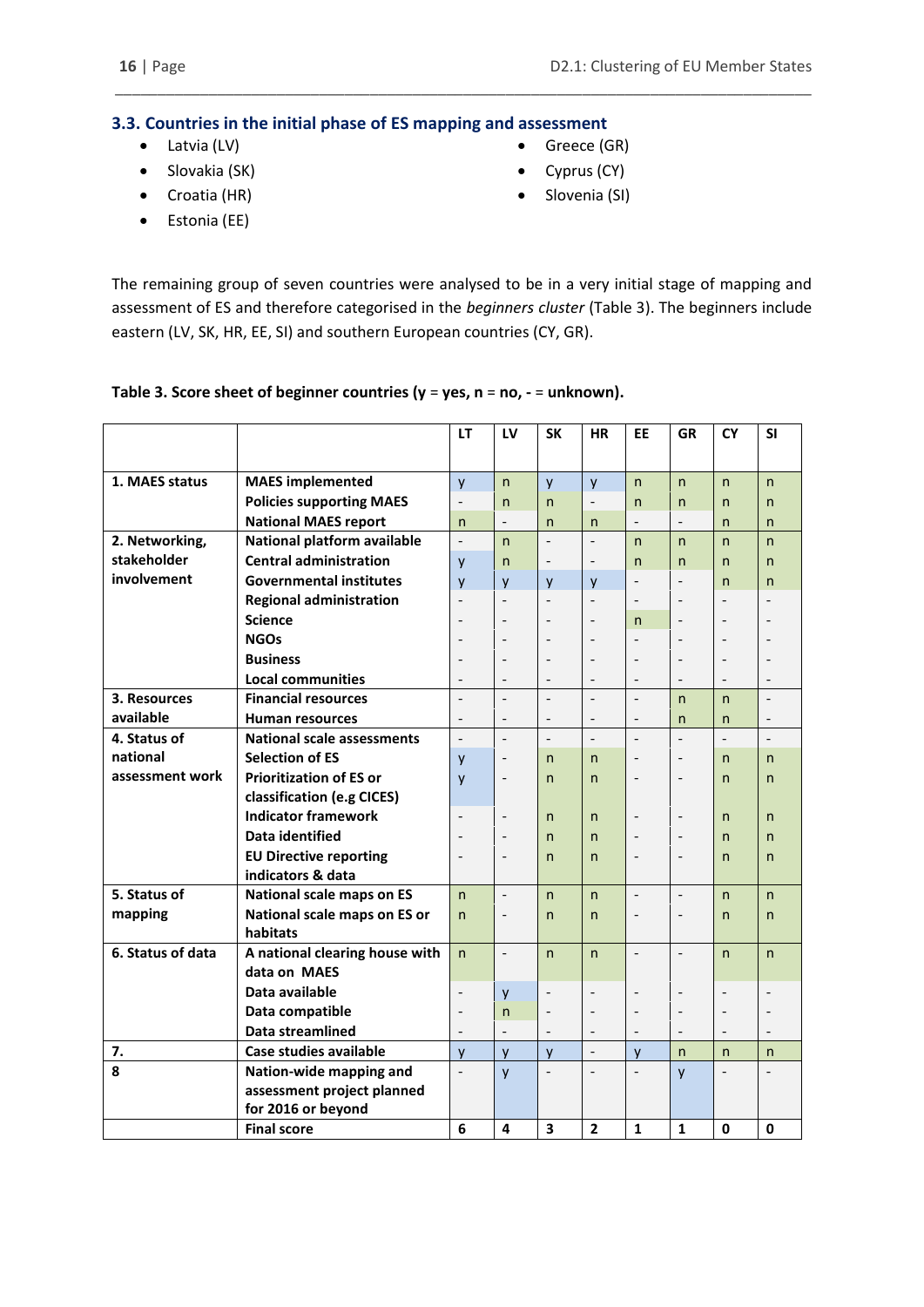The beginners cluster is the least advanced in terms of MAES work and are only in a very initial stage in the national scale mapping and assessment of ES. Many of the countries have only started the national organisation and planning of activities (for example, CY, SI). Some countries have concrete plans of launching national projects in 2016 (GR, LV) and in some of the countries, there have already been regional and local level pilot projects (for example, LV, SK, EE).

\_\_\_\_\_\_\_\_\_\_\_\_\_\_\_\_\_\_\_\_\_\_\_\_\_\_\_\_\_\_\_\_\_\_\_\_\_\_\_\_\_\_\_\_\_\_\_\_\_\_\_\_\_\_\_\_\_\_\_\_\_\_\_\_\_\_\_\_\_\_\_\_\_\_\_\_\_\_\_\_\_\_

Similarly, also national networking is only at a very early phase in most of the beginner countries. In some of the countries, stakeholders have been identified, but there have not yet been actions to involve them in the MAES process or only very initial networking activities have taken place.

While being only at a very early phase, the beginner countries have a range of problems they are facing as well as needs for support. For instance, the beginners need very practical support in the technical skills and methods of ES mapping and assessment. Sometimes very rudimentary skills and training are needed. Some countries state they have problems of finding skilled personnel or are suffering from brain drain. Likewise to human resources, many countries state they have problems with financing the activities. In terms of data, there may be problems with data availability, but especially in relation to compatibility and streamlining. Beginner countries are also in need for support in national networking and facilitating cooperation between different stakeholders. Sometimes these activities are yet to be built from the very beginning.

### <span id="page-16-0"></span>**4. Conclusions**

#### <span id="page-16-1"></span>**4.1. General conclusions**

Providing enhanced mapping methods and assessment tools is an important step for the implementation of Action 5. ESMERALDA can effectively build on a great deal of existing scientific capacity, data and knowledge. The main challenge will be to mainstream biodiversity and ecosystem services into all levels of decision-making (policies, plans, programmes and projects), as well as economic accounting and reporting. This requires awareness raising and capacity building in all member states, at different scales, and among the different stakeholders. It also requires building ownership of the MAES process which is set up as collaboration among researchers, civil servants at EU and national levels officials, and other stakeholders. With ownership it is meant that Action 5 should not be seen as something that is imposed top down by the European Commission but that Action 5 and MAES are perceived as important and provide added value at local, regional and national scales. Ultimately, the identified stakeholders find each other in a lasting community of practice that will help contribute to improve the knowledge.

#### <span id="page-16-2"></span>**4.2. Conclusions for ESMERALDA's support and coordination activities**

The three clusters described in this report are the first step towards better identification of member state prerequisites and needs in the ES mapping and assessment work. Dividing countries in clusters is needed to better design ESMERALDA's future tasks to correspond to the country specific needs. In addition, the three clusters are helpful in developing the understanding of how different countries can best support each other and, consequently, planning networking activities to support this goal.

Although the *front-runners* seem capable of carrying out national scale ES mapping and assessment, ESMERALDA will be helpful in providing support on technical and methodological details and filling in the gaps in networking and stakeholder identification. In particular, many of the front-runners seem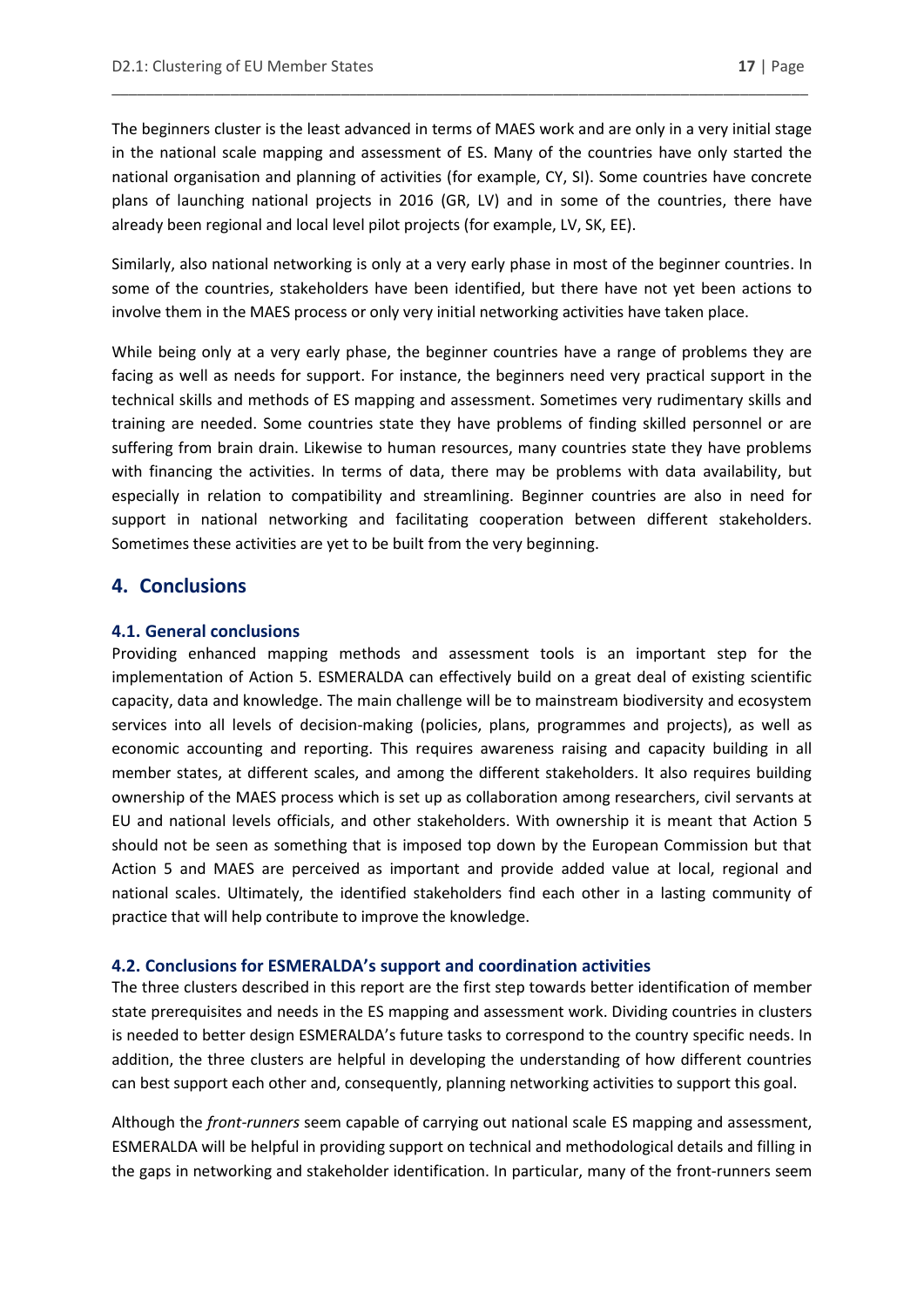to be in need of coordination and streamlining of the existing activities. Lessons learned by the frontrunners, in turn, can bring significant support to the rest of the European countries, if effectively communicated across national borders.

\_\_\_\_\_\_\_\_\_\_\_\_\_\_\_\_\_\_\_\_\_\_\_\_\_\_\_\_\_\_\_\_\_\_\_\_\_\_\_\_\_\_\_\_\_\_\_\_\_\_\_\_\_\_\_\_\_\_\_\_\_\_\_\_\_\_\_\_\_\_\_\_\_\_\_\_\_\_\_\_\_\_

The *mid-level countries* need the help of the ESMERALDA project especially in activities related to stakeholder identification and national level networking. In such tasks, the experiences and lessons learned by the front-runners can be very helpful. The mid-level countries, in turn, can provide helpful support to the beginners group and help them overcome problems. In particular, the strong representation of the eastern countries in the beginners group emphasise the need of peer support of the mid-level countries to their neighbouring states.

Some mid-level countries also identified needs in terms of support in the practical mapping, such as broadening the pilot studies on national level, filling in the gaps in national level mappings and streamlining regional activities. Some of the countries may also benefit in support to and examples of how to collect and inventory data on ES.

The ESMERALDA project has plenty to give to the *beginners group*. The work packages focused on mapping methods (WP3) and assessment tools (WP4) can bring very hands-on experience and training on GIS methods and data management options. The work package on stakeholder networking (WP2), in turn, is helpful in providing concrete tools for national platform building and systematic engagement of the stakeholders. In all of these tasks, lessons learned by front-runners and mid-level countries will provide valuable examples on successful and less successful practices. Here, the ESMERALDA project has a critical role as the platform through which ideas are communicated, but also adjusted and evaluated in terms of national contexts and needs.

#### <span id="page-17-0"></span>**4.3. Final remarks**

This deliverable report presented a general clustering of all 28 EU MS according to their prerequisites and needs to perform ES mapping and assessment. The clustering was mainly based on information derived from the country fact sheets, collected during 2015. The clustering provides a valid general overview of EU-wide developments, but due to data reservations it should not be used for country specific evaluation without caution. The clustering as well as the country fact sheets are based on expert opinions of a limited number of people and information that has been available while completing the fact sheets. Based on this material, it has not been possible to record all information systematically from all member states. In addition, a lot of information may have gone unnoticed if published only on the national language or not informed to the ESMERALDA project group. In order to analyse the needs and prerequisites of individual countries, as well as help them to respond to the challenges, the project will engage in a more in-depth analysis of different countries. The next deliverable report of the project will present more detailed country profiles and guidance for preferred future trajectories.

## <span id="page-17-1"></span>**5. Acknowledgements**

The following OpenNESS partners have contributed to the report by giving proposals how to improve it and by offering help in commenting: Benjamin Burkhard ((CAU), Erling Andersen (UCPH) and Piotr Lupa (UPOZ).